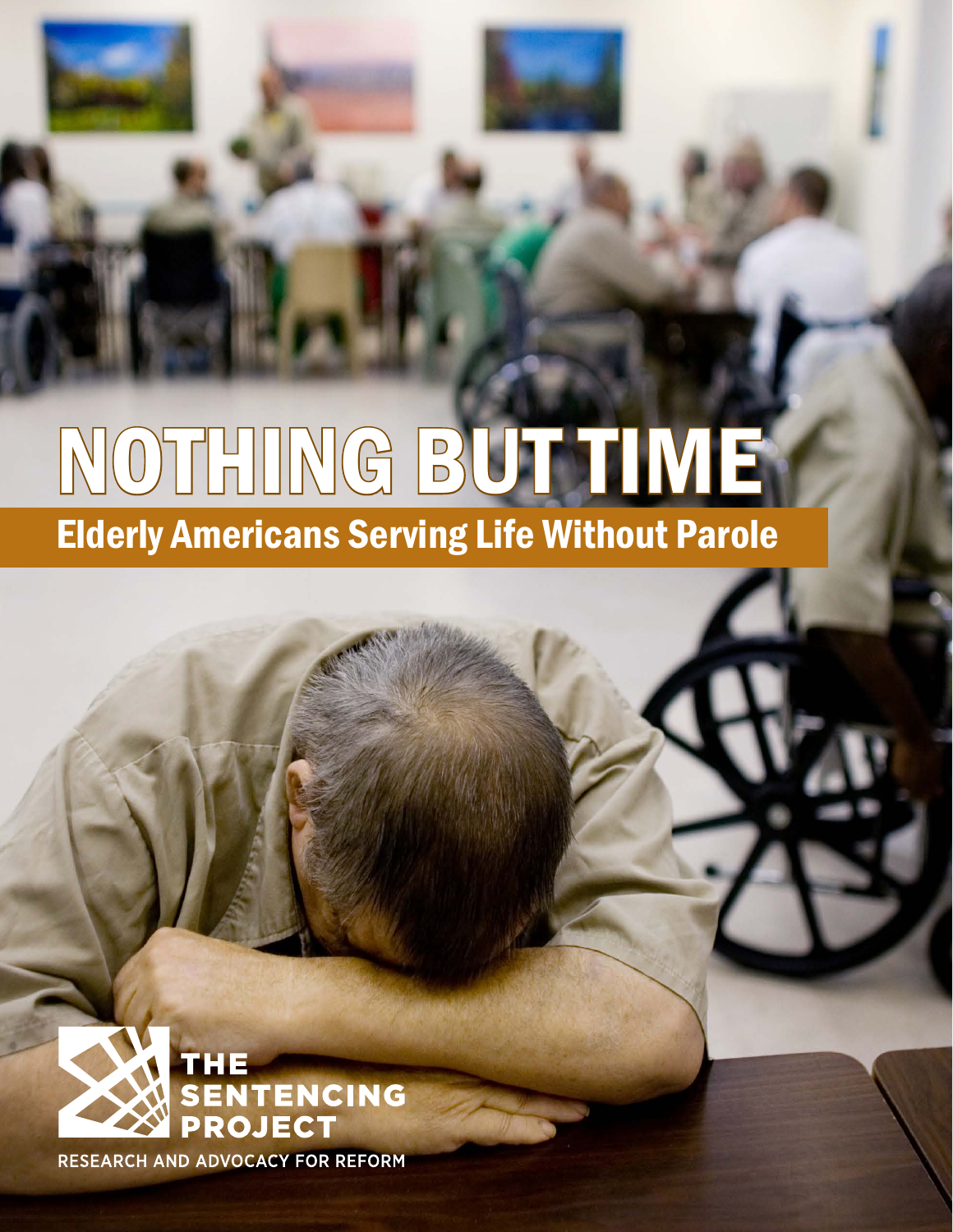

RESEARCH AND ADVOCACY FOR REFORM

This report was written by Ashley Nellis, Ph.D., Senior Research Analyst at The Sentencing Project.

The author wishes to thank Brie Williams, Mary Price, Ronald Aday, Christopher Seeds, and Marc Mauer for their review and comments on earlier drafts of this report. Research assistance was provided by Jamie Boschan and Emma Stammen. Copyediting was provided by Kate Epstein.

The Sentencing Project gratefully acknowledges Arnold Ventures for its generous support of our research to end extreme sentences.

Published June 2022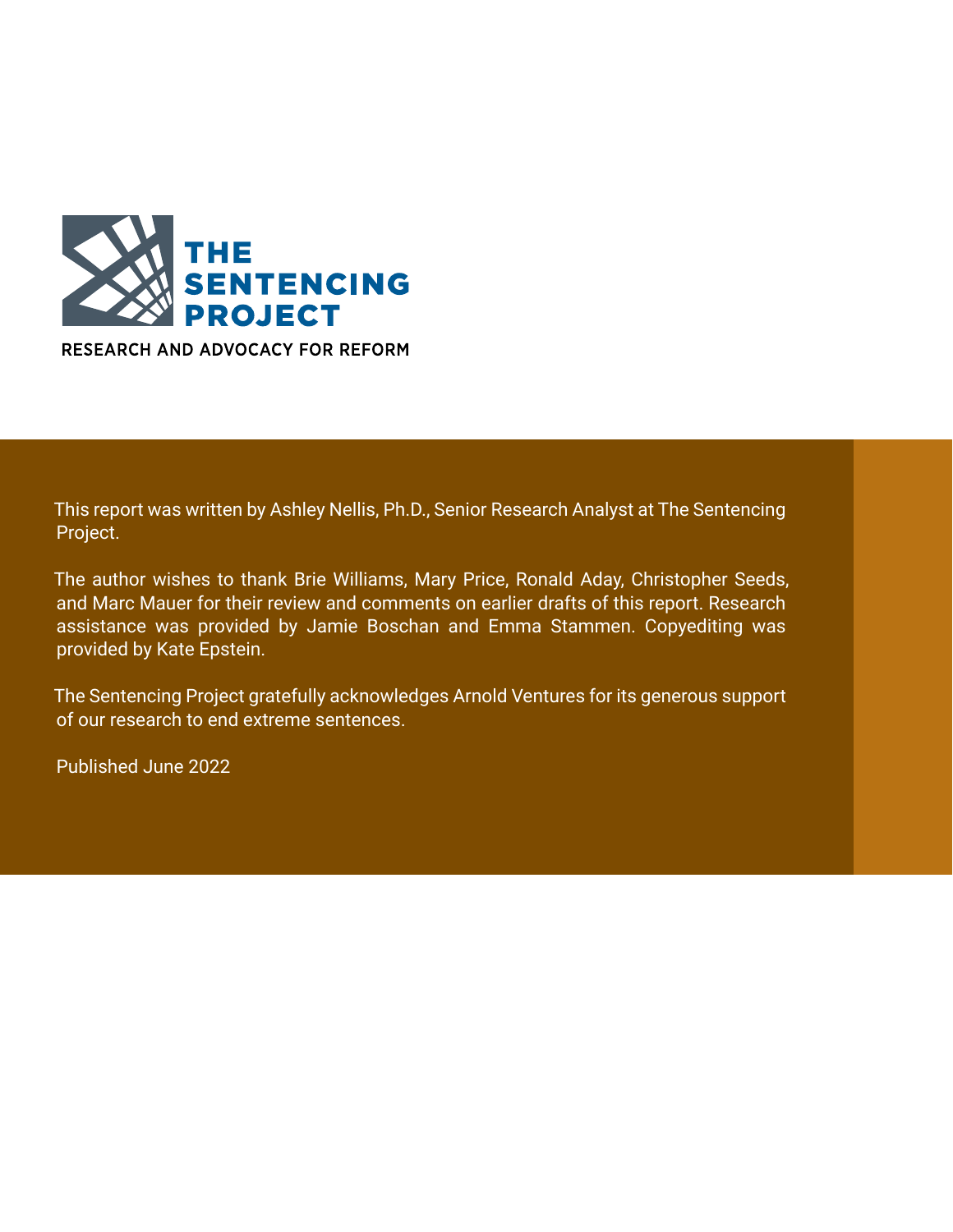## TABLE OF CONTENTS

- **EXECUTIVE SUMMARY AND RECOMMENDATIONS 2**
- **ELDERLY AMERICANS SERVING LIFE WITHOUT PAROLE IN TWENTY STATES 4 Age at Sentencing, Current Age Time Served Longest Serving Elderly Individuals Race, Ethnicity, and Gender Crime of Conviction**
- **THE SCOPE OF THE PROBLEM Disproportionate Pains Imposed by LWOP Cost 8**

#### **RELEASING OLDER PEOPLE SERVING LIFE WITHOUT PAROLE 14**

- **Geriatric Release Policies Clemency The Low Risk of Recidivism Concerns about Transition**
- 18 CONCLUSION AND RECOMMENDATIONS
- **METHODOLOGY 20**
- **APPENDICES 21**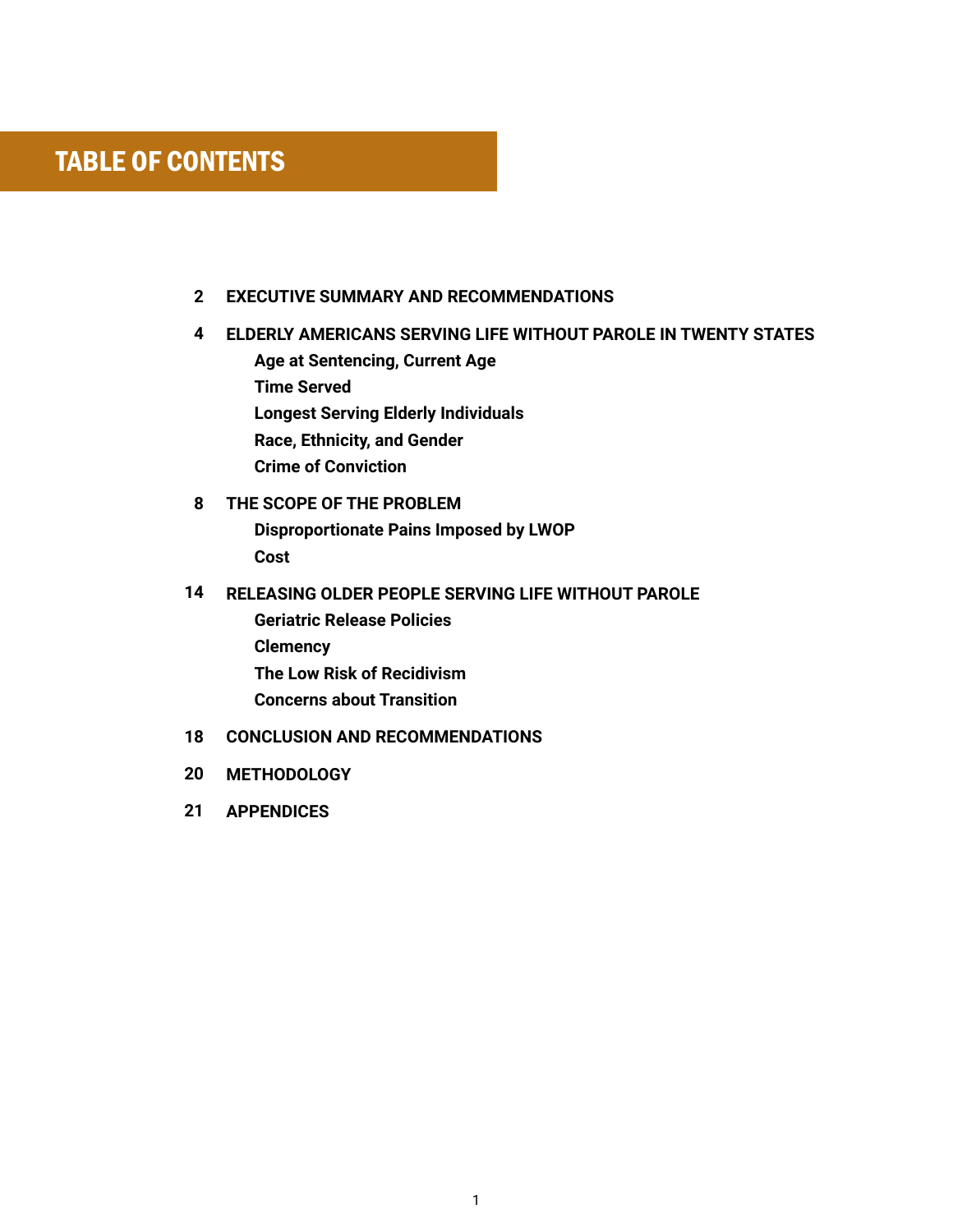## NOTHING BUT TIME: ELDERLY AMERICANS SERVING LIFE WITHOUT PAROLE

## EXECUTIVE SUMMARY AND RECOMMENDATIONS

Prisons are a particularly hazardous place to grow old. The carceral system is largely unprepared to handle the medical, social, physical, and mental health needs for older people in prison. Nearly half of prisons lack an established plan for the care of the elderly incarcerated.<sup>1</sup>

Because of the disadvantages affecting people in prison prior to their incarceration and the healthsuppressing effects of imprisonment, incarcerated people are considered elderly from the age of 50.<sup>2</sup> Under current trends, as much as one third of people in U.S. prisons will be at least 50 years old by 2030, the predictable and predicted consequence of mass incarceration.

Warnings by corrections budget analysts of the crushing costs of incarcerating people who are older have gone almost entirely unheeded. Indeed, sociologist and legal scholar Christopher Seeds accurately described a transformation of life without parole "from a rare sanction and marginal practice of last resort into a routine punishment in the United States" over the last four decades.<sup>3</sup> And in the contemporary moment of rising concerns around crime, there are reasons to be concerned that ineffective, racially disproportionate, and costly tough-on-crime measures such as increasing sentence lengths will proliferate, leading to even higher numbers of incarcerated people who will grow old in prison. In this, as in many other aspects

of its carceral system, the United States is an outlier; in many Western democracies those in their final decades of life are viewed as a protected class from the harsh prison climate.<sup>4</sup>

Older incarcerated people describe sentences of life without the possibility of parole (LWOP)— with the expectation that they will die in prison—as particularly cruel, involving a devastating loss of human dignity. Considering the consistent observation across dozens of studies that people "age out" of criminal conduct, the dedication of resources toward a group that is of extremely low risk is a foolish investment. Yet people serving LWOP are a growing share of the overall life-sentenced population and the number of people in prison serving LWOP is at an all-time high. While LWOP sentences have been a sentencing component of the American punishment spectrum for much of its existence, recent mandatory and preferential imposition of life sentences with no chance for parole are a more prominent feature than ever. In 2020, The Sentencing Project produced a 50-state survey of departments of corrections that revealed that more than 55,000 Americans are incarcerated in state and federal prisons with no chance of parole, reflecting a 66% rise in people serving LWOP since 2003.<sup>5</sup>

Because compassionate release, whether based on chronological age (geriatric parole) or diagnosis of a terminal illness (medical parole), typically excludes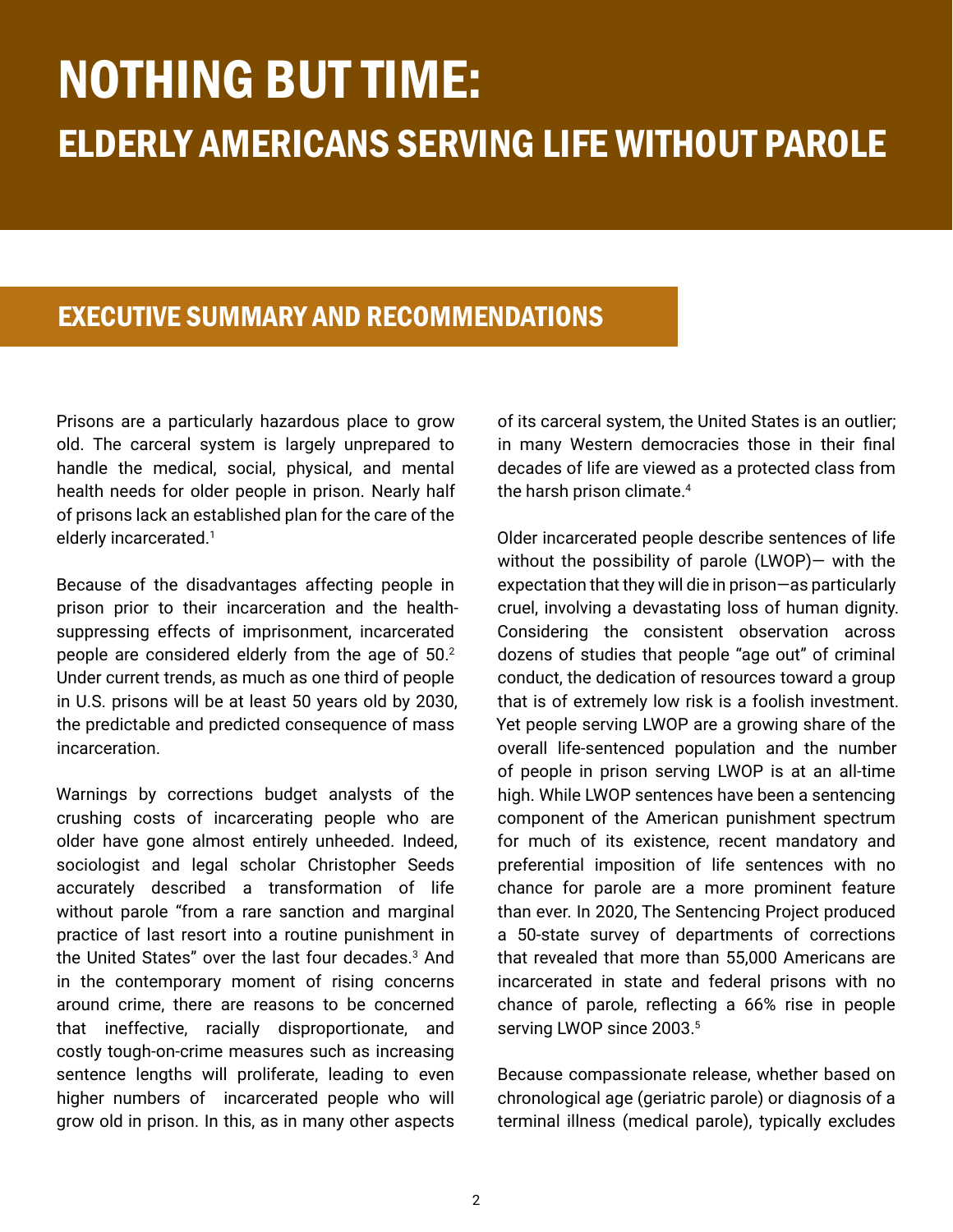people serving life sentences by statute, the only option for an early release for people serving LWOP is executive clemency. While clemency was common for older people serving life sentences sixty years ago, it was nearly terminated by the 1970s, and is still rarely used today.<sup>6</sup>

This report explores the features of the LWOP population in more detail, focusing on the aging demographic in particular. The data presented in this report reflect the patterns of 40,000 people serving LWOP sentences across 20 states.<sup>7</sup> These 20 states reflect three quarters of the LWOP population nationwide. The main findings in this report are the following:

- Almost half (47%) of the people serving LWOP are 50 years old or more and one in four is at least 60 years old.
- In ten years, even if no additional LWOP sentences were added in these states, 30,000 people currently serving LWOP will be 50 or older.
- 60% of the elderly imprisoned serving LWOP have already served at least 20 years.
	- » In Arizona, Illinois, Louisiana, Michigan, Nebraska, and Pennsylvania, between 66% and 85% of the elderly population serving LWOP has already served at least 20 years.
- Half of aging people serving LWOP are Black and nearly 60% are people of color.
	- » Among those who were sentenced as young adults under 25 years old, the overrepresentation of elderly Black people serving LWOP is even more pronounced: two thirds of this segment is African American.
- The majority of people serving LWOP have been convicted of murder, but a growing share of the overall LWOP population has been convicted of less serious crimes, reflecting an over-expansion of LWOP.

We make a series of recommendations for reform based on the research presented in this report:

- Reinstate parole or resentencing opportunities for those currently ineligible.
- Give added weight to advanced age at review hearings. Advanced age considerations should begin at age 50 in light of the accelerating aging process that accompanies imprisonment.
- Allow immediate sentence review with presumption of release for people who are 50 and older and have served 10 years of their LWOP sentence.
- Revise medical parole release statutes to include all incarcerated people regardless of crime of conviction and age.
- Upon release, transition elderly persons, including those who have been convicted of a violent crime and those who are serving LWOP and other life sentences, to well-supported systems of community care if they are too frail to live independently.
- Require states to disclose the cost of incarcerating elderly people, including the cost of all medical care, as well as projections for future costs. Failing in such fiscal transparency keeps taxpayers in the dark about the true cost of mass incarceration.
- Expand clemency release opportunities to reflect their higher usage in earlier eras.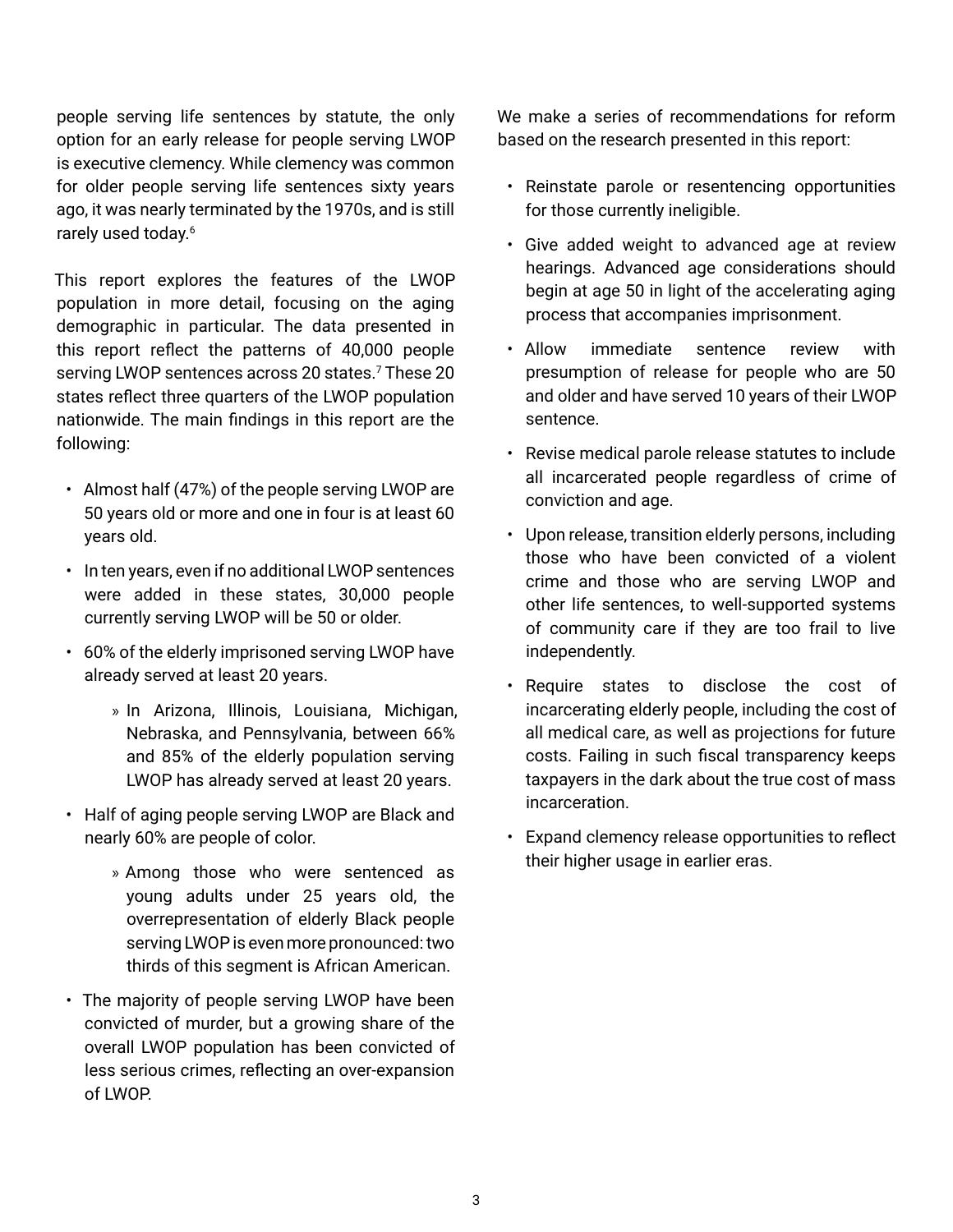### CAROLYN MOORE

Carolyn Moore participated in an armed robbery in 1985 that tragically resulted in the death of two men. She was 28 years old, experiencing drug addiction and domestic abuse, and had two young children back in her hometown of San Antonio, Texas. Although she was not in the building when the victims were shot, Moore was convicted of murder along with her abuser, and sentenced to life without the possibility of parole. Moore has served 37 years so far. At 65, she has been in prison through the death of both her parents as well as the lives of her two children, including the birth of her grandchildren. Today, Moore encounters many hurdles to living a healthy lifestyle. Some of those challenges are the difficulties of moving around in a dorm she shares with nearly 100 other women, after having had two back surgeries in recent years. Moore never received the recommended follow-up appointments after her second surgery. Moore also suffers from high blood pressure, high cholesterol, and is pre-diabetic, direct results of the lack of access to fresh produce in the women's prison, not even available for purchase from the canteen. Moore takes pain medication, muscle relaxers, sleeping medication, and arthritis medication on a daily basis.

## ELDERLY AMERICANS SERVING LIFE WITHOUT PAROLE IN TWENTY STATES

In the prison environment, aging occurs much sooner than in the outside world;<sup>8</sup> studies show that imprisonment has negative effects on health and longevity.<sup>9</sup> Ailments associated with aging are compounded by the poorer health status of those entering prison, generally, as well as the effects of imprisonment itself. The outcome of this is a prison population in the United States with high rates of chronic and communicable disease, greater mental health issues, and cognitive decline.<sup>10</sup>

Research focused on health differences between the incarcerated and non-incarcerated shows that those who are or have been imprisoned have high chronic health problems, lower self-reported health, high obesity, and more infectious diseases, stressrelated illness, and psychological disorders.<sup>11</sup> The Bureau of Justice Statistics reports that 73% of imprisoned people aged 50 or older reported having a chronic medical condition and two thirds of people in prison, regardless of age, were taking prescription medication.12 Prisons are unsanitary, crowded, highly stressful, and offer comparatively poor health care services.

States differ in their definition of elderly status among incarcerated people, using benchmarks ranging from 50 to 65. However, researchers describe people aged 50 as having the health status equivalent to 60 or 65 among community-dwelling elderly.<sup>13</sup>

The data presented in this report reflect the patterns of 39,731 people serving life-without-parole sentences across 20 states (See Table 1).<sup>14</sup> These 20 states reflect three quarters of the LWOP population nationwide. Half of the national population of people serving LWOP are in California, Florida, Louisiana, Michigan, and Pennsylvania, all of which are included in the analysis.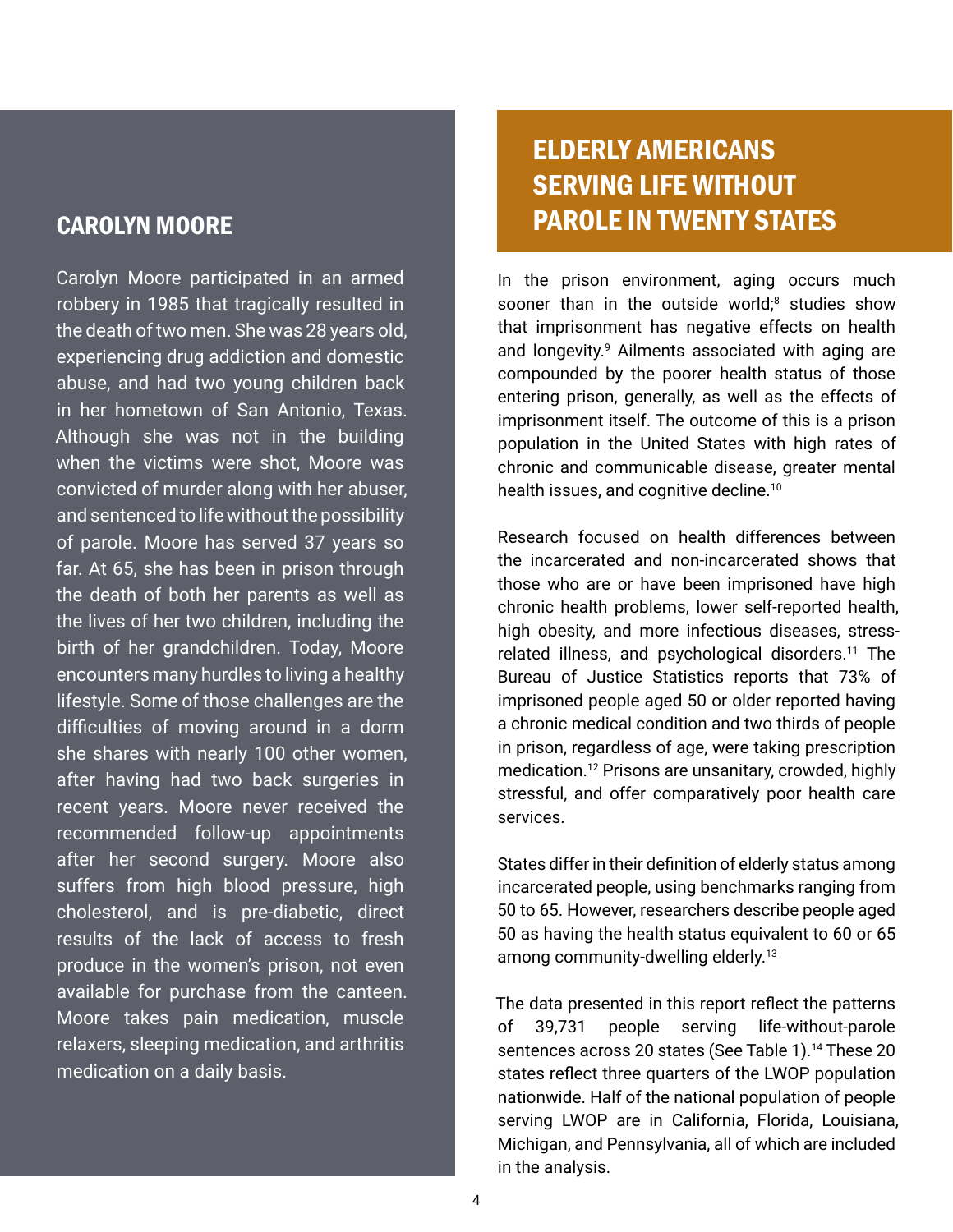| <b>Table 1. Elderly LWOP Population in 20 States</b> |                                           |                                                 |                                                    |  |  |
|------------------------------------------------------|-------------------------------------------|-------------------------------------------------|----------------------------------------------------|--|--|
| <b>State</b>                                         | <b>Individuals Serving</b><br><b>LWOP</b> | <b>Individuals Serving LWOP</b><br>50 and Older | <b>Percent of LWOP Individuals</b><br>50 and Older |  |  |
| Arizona                                              | 1,191                                     | 511                                             | 43%                                                |  |  |
| California                                           | 4,634                                     | 1,808                                           | 39%                                                |  |  |
| Colorado                                             | 736                                       | 256                                             | 35%                                                |  |  |
| Florida                                              | 9,802                                     | 3,830                                           | 39%                                                |  |  |
| Georgia                                              | 1,642                                     | 588                                             | 36%                                                |  |  |
| <b>Illinois</b>                                      | 1,585                                     | 1,105                                           | 70%                                                |  |  |
| Louisiana                                            | 4,177                                     | 2,398                                           | 57%                                                |  |  |
| Michigan                                             | 4,837                                     | 2,817                                           | 58%                                                |  |  |
| <b>Mississippi</b>                                   | 1,514                                     | 622                                             | 41%                                                |  |  |
| <b>Montana</b>                                       | 55                                        | 33                                              | 60%                                                |  |  |
| <b>Nebraska</b>                                      | 264                                       | 131                                             | 50%                                                |  |  |
| <b>New York</b>                                      | 277                                       | 135                                             | 49%                                                |  |  |
| <b>North Carolina</b>                                | 1,569                                     | 573                                             | 37%                                                |  |  |
| <b>North Dakota</b>                                  | 34                                        | 15                                              | 44%                                                |  |  |
| Ohio                                                 | 534                                       | 177                                             | 33%                                                |  |  |
| Pennsylvania                                         | 5,486                                     | 2,906                                           | 53%                                                |  |  |
| <b>Rhode Island</b>                                  | 25                                        | 15                                              | 60%                                                |  |  |
| <b>South Carolina</b>                                | 1,104                                     | 522                                             | 47%                                                |  |  |
| <b>Vermont</b>                                       | 14                                        | 9                                               | 64%                                                |  |  |
| <b>Wisconsin</b>                                     | 216                                       | 104                                             | 48%                                                |  |  |
| Wyoming                                              | 35                                        | 10                                              | 29%                                                |  |  |
| <b>Total</b>                                         | 39,731                                    | 18,565                                          | 47%                                                |  |  |

This analysis is restricted to people serving LWOP but should not be construed to mean that those serving life *with* the possibility of parole (LWP) or those with virtual life sentences (of 50 years or longer) are guaranteed release. There are 105,500 people serving LWP and 42,300 serving sentences of at least 50 years in the United States. Repeated parole denials are common for those with long sentences and many people die unnecessarily in prison as a result. We limit the focus of this report to LWOP for two reasons: First, the availability of individual-level data for people serving LWOP allows a larger number of states to be included in this study. Second, the problems

associated with parole board politics, composition, outside input, and decision making warrant a separate examination that explores the "growing wait" for parole.15 Added to this is the disparate impact of a LWP or virtual life sentence on someone who is older when sentenced, and unable to outlive the minimum term of years before parole review. The element of mercy has vanished from most parole decisions. In a dozen states, the opportunity for parole review has been eliminated altogether.<sup>16</sup> Future reports will delve more deeply into aging Americans serving sentences of life with parole and virtual life.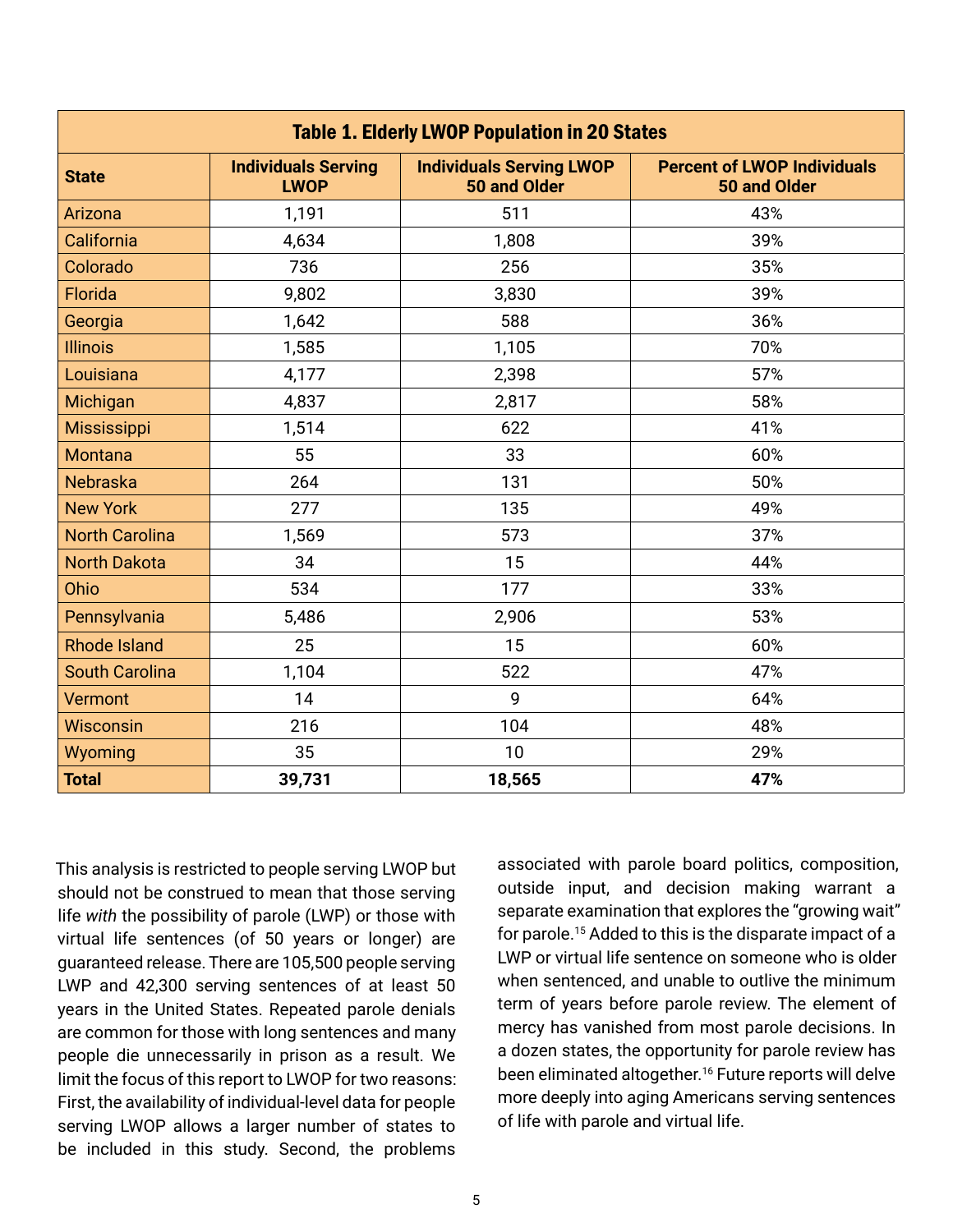#### **Age at Sentencing, Current Age**

On average, people convicted of LWOP were sentenced at age  $31<sup>17</sup>$  and the average current age of people serving LWOP is 49 years old.<sup>18</sup> Figure 1 shows that nearly half of the LWOP population is currently 50 or more years old.

Elderly individuals in our dataset began their sentences as long ago as in 1961 and as recently as 2021 with the most common year of conviction being 2009. In that year alone, 1,338 people received LWOP sentences across the 20 states in this study. New sentences did not decline much after 2009, however: over 6,200 people were sentenced to LWOP between 2010 and 2014. Whereas other sentences allow an exit other than death and thus the population serving under such sentences would decrease appreciably year by year without new sentences, each new LWOP sentence increases the number of people serving the sentence.<sup>19</sup>

In 10 years, even if no additional LWOP sentences were added in the 20 states we analyzed, 30,000 people currently serving LWOP will be 50 or older. Analysis of the proportion of people with LWOP who are elderly suggests the worst of the aging crisis among people serving life sentences is yet to come.

The use of LWOP was historically reserved for persons who had engaged in chronic, years-long, offending, and were generally old at the time of sentencing. But a shift has emerged. In 1995, only one third of those sentenced to LWOP were younger than 50 but by 2009, this was the case for 70% of the persons sentenced to LWOP.

#### **Time Served**

The data in Table 2 illustrate that the rhetoric and illconceived policymaking of the mass incarceration era have had a long-lasting effect on sentencing and prison population trends. Sixty percent of people 50 or more have already served at least 20 years. This is

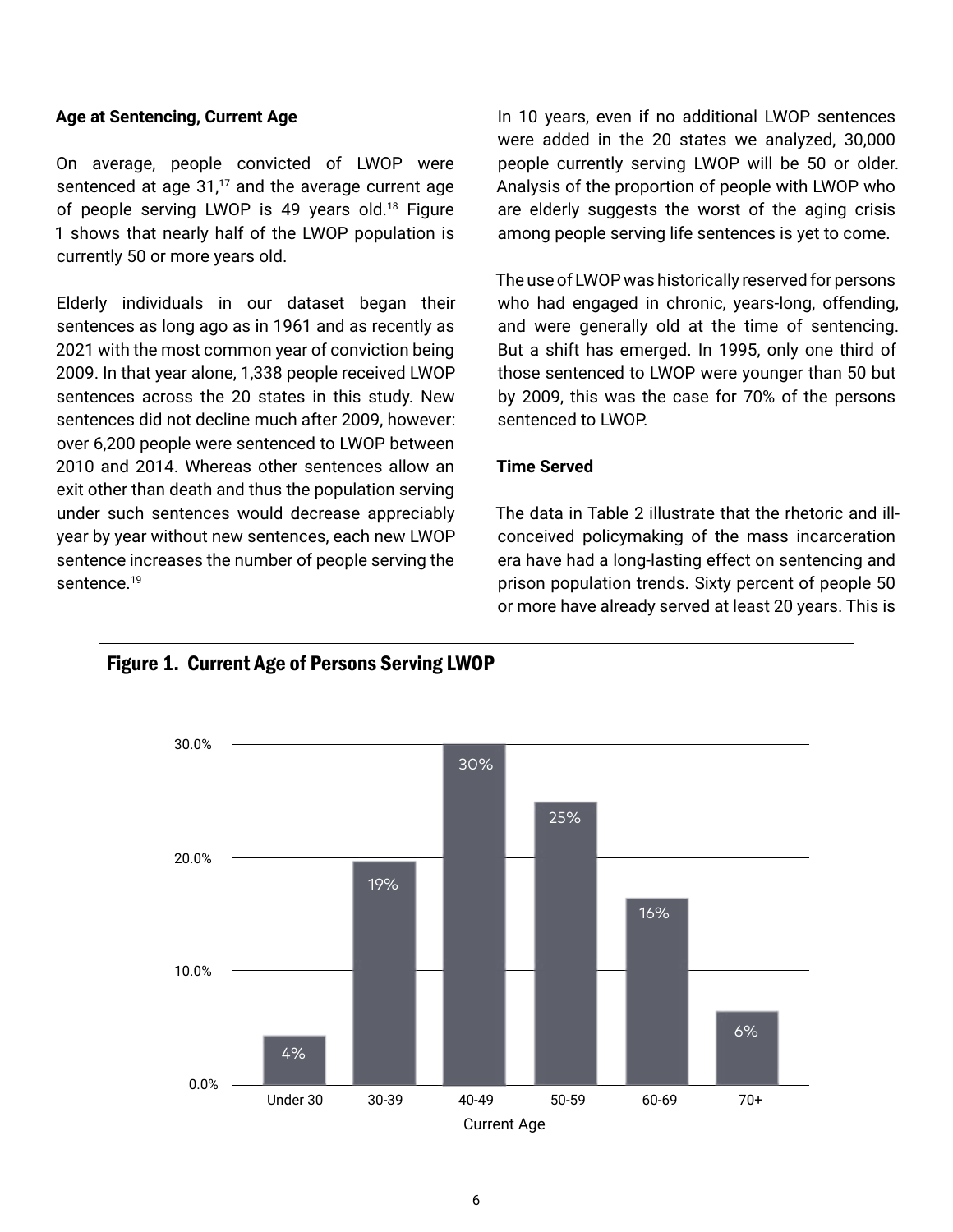#### Table 2. States with Substantial Time Served Among the Elderly LWOP Population

| <b>State</b>          | <b>Percentage of Elderly LWOP</b><br><b>Population Who've Served 20</b><br><b>Years or More</b> |
|-----------------------|-------------------------------------------------------------------------------------------------|
| Michigan              | 86%                                                                                             |
| Pennsylvania          | 76%                                                                                             |
| <b>Nebraska</b>       | 74%                                                                                             |
| <b>Illinois</b>       | 73%                                                                                             |
| Louisiana             | 71%                                                                                             |
| Arizona               | 71%                                                                                             |
| California            | 70%                                                                                             |
| <b>Rhode Island</b>   | 60%                                                                                             |
| <b>Montana</b>        | 52%                                                                                             |
| Georgia               | 51%                                                                                             |
| Colorado              | 45%                                                                                             |
| <b>Mississippi</b>    | 45%                                                                                             |
| <b>New York</b>       | 41%                                                                                             |
| <b>North Carolina</b> | 39%                                                                                             |
| <b>South Carolina</b> | 37%                                                                                             |
| Florida               | 37%                                                                                             |
| Wisconsin             | 36%                                                                                             |
| <b>North Dakota</b>   | 33%                                                                                             |
| Ohio                  | 11%                                                                                             |
| Wyoming               | 10%                                                                                             |
| Vermont               | 0%                                                                                              |
| <b>Total</b>          | 62%                                                                                             |

even more pronounced in Arizona, Illinois, Louisiana, Michigan, Nebraska, and Pennsylvania, where between two-thirds and 85% of the elderly population serving LWOP has already been incarcerated for at least 20 years.

#### **Longest Serving Elderly Individuals**

People who are at least 50 years old now and were sentenced when young<sup>20</sup> have experienced the devastating impacts of extreme sentences at both ends of the age spectrum. Arguably their sentences are the harshest among any lifers. They have had to

contemplate decades of imprisonment at a young age, experience the accumulating health challenges created by prison's challenging environment over years, and age in a context that is woefully ill-prepared to serve their growing physical, mental, emotional, and social needs. In these 20 states, 31% of the LWOP population was under 25 at the time of their offense and among those who are 50 and older we find that one in seven were under 25. Except in the rare event of executive clemency, these people will serve some of the longest periods in prison before they die.

#### **Race, Ethnicity, and Gender**

Due to the fact that African Americans are sentenced to longer prison terms $21$  and are more frequently convicted for violent offenses than other groups,<sup>22</sup> they comprise a larger share of the older, lifesentenced prison population. Whereas Black people comprise 39% of those imprisoned and people of color are 58% of the total imprisoned population, 48% of elderly people serving LWOP are Black and nearly 60% are people of color. As to the age at sentencing among Black people serving LWOP who are over 50, 66% were under 25 at the time of sentencing.

Among the overall elderly LWOP-serving population, the vast majority, 96%, are men while 4% are women.<sup>23</sup> Colorado, Mississippi, and North Carolina, however, lead the states in terms of the percentage of women serving LWOP who are elderly. In Colorado, almost 10 percent of the women serving LWOP are at least 50 years old; North Carolina and Mississippi are at 8%. There are 88 women who are 70 or older serving LWOP in these 20 states; half are in Michigan or Pennsylvania.

Women both in and out of prison tend to live longer than men and are also more inclined to report mental health, cognitive, and physical challenges they are experiencing. This translates to higher prison costs for their care relative to men, though they make up a substantially smaller share of the prison population. Gendered effects of imprisonment are welldocumented, with disproportionate harms to women because prisons were designed with only cisgender men in mind.<sup>24</sup>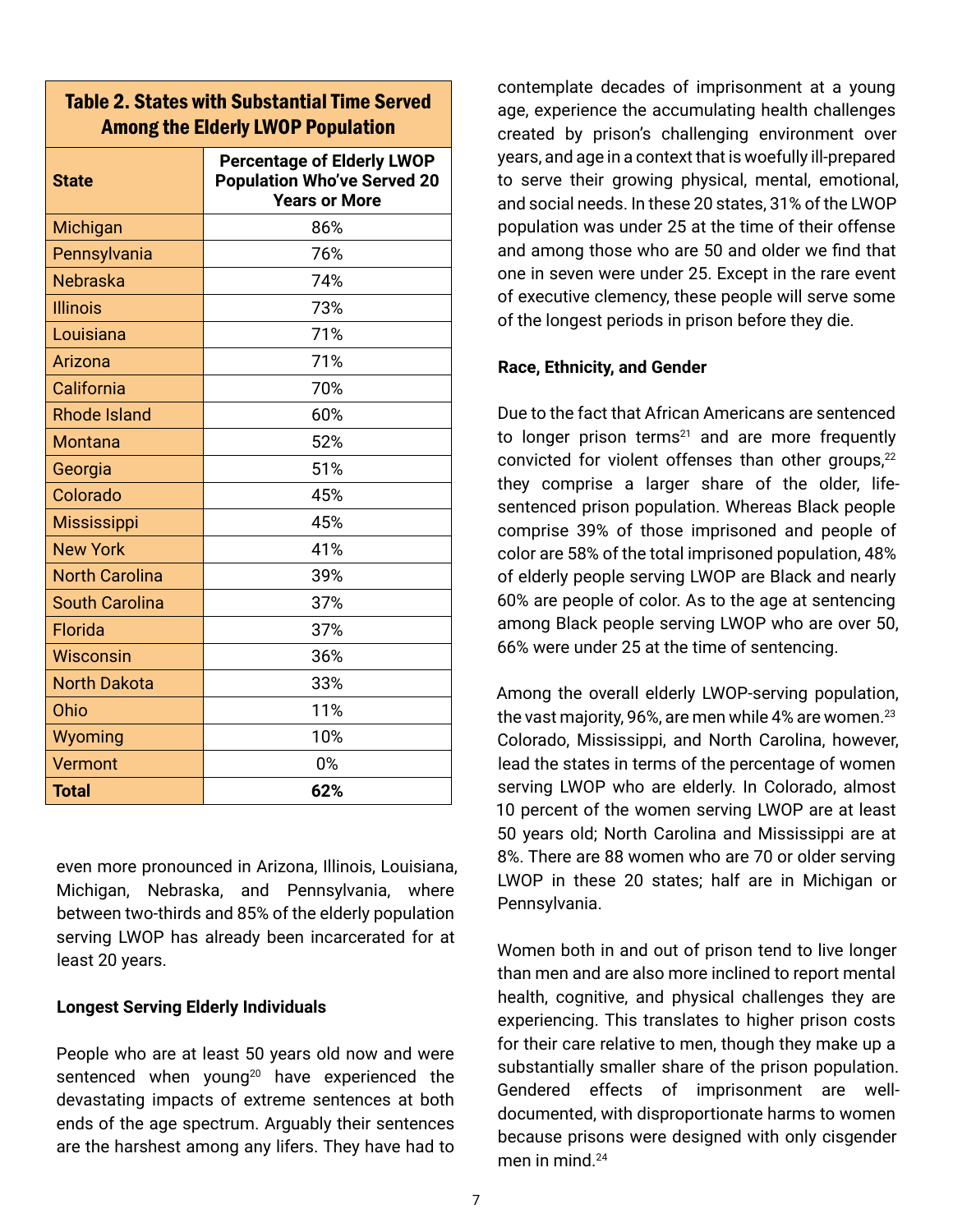#### **Crime of Conviction**

The majority of elderly people serving LWOP have been convicted of homicide (72.1%), 17% have been convicted of a sex offense, 6% have been convicted of a robbery, 4% have been convicted of a property offense, and the remaining 6% have been convicted of a drug offense, kidnapping, a property crime, or an offense coded as "other." In all, 95% had been convicted of a violent offense.

When we look at the breakdown of the offenses according to the age when the person was sentenced, we see that younger persons were more likely to have been convicted of homicide than those who are sentenced at 50 or older, and that those who are 50 and older take up a greater share of persons convicted of sex offenses.

The documented "graying of the prison population" in the general prison population will be worsened by the growing segment of persons serving LWOP who will age and, by virtue of their terminal sentence, die in prison at great social and fiscal cost to society.

## THE SCOPE OF THE PROBLEM

Much has been written about the exponential growth of the elderly population within prisons generally in the U.S.25 A broad range of people including budget analysts, prison administrators, doctors, scholars, and human rights activists, view the accelerating aging of America's prison population as a human rights violation as well as a failure to ensure proportional punishment or recognize limited resources.<sup>26</sup> A 2021 report by New York's Department of Corrections and Community Supervision to the state legislature called on policymakers to reduce the elderly incarcerated population based on the findings that the percentage of incarcerated people over age 50 more than doubled between 2008 and 2021.<sup>27</sup> In Mississippi, similar caution appears in a report by the state Department of Corrections in 2020 showing that persons aged 60 and above were the source of rising costs to the state's overall corrections budget and attributing the state's weak geriatric release policy to this growth.<sup>28</sup>

In both states lawmakers failed to heed the call to action. Analysis of the governing statute on the terms for geriatric release in Mississippi found that because of the many restrictions in the law, including that persons be serving nonviolent, discretionary terms that did not include a life sentence, and that they had served 10 years or 25% of their sentence, and that persons identified as "habitual offenders" did not qualify, only two people met the statutory criteria for release.<sup>29</sup>

A sense of urgency is apparent in the scholarship on geriatrics and health policy, but policymakers show few signs of heeding these warnings.<sup>30</sup> Correctional agency reports to state legislatures frequently cite aging as a primary concern for infrastructure and conditions of confinement, but these reports, too, gain little attention from policymakers positioned to introduce meaningful reform proposals.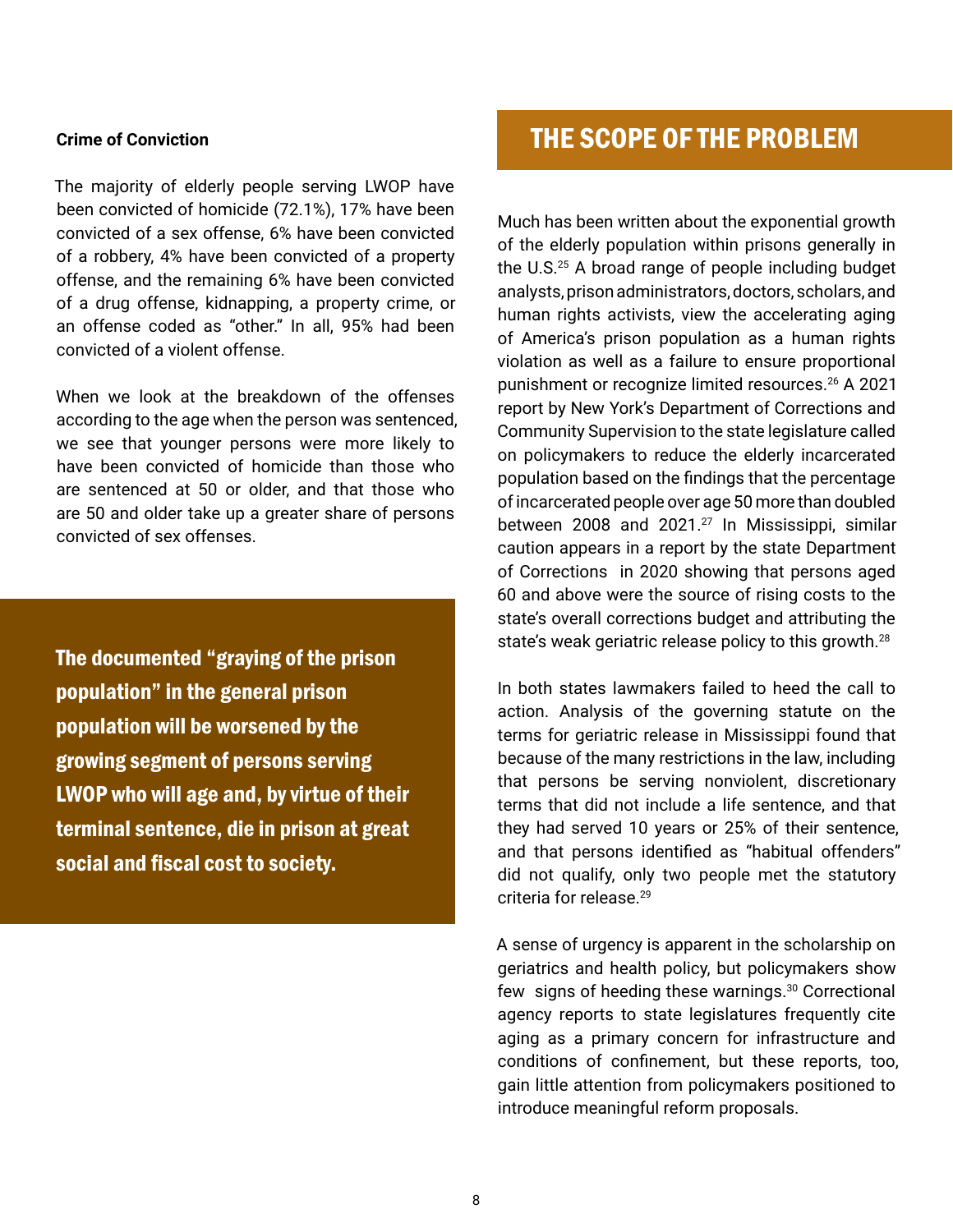The last two decades have recorded a steady and alarming rise in the number of people growing old in prison. The expanding rates of imprisoned people in their 50s and beyond reflects the rising median age<sup>31</sup> in free society but has been made more rapid by harmful crime policies that require life with no chance for release for a larger number of people than ever before – without any evidence that doing so deters crime.<sup>32</sup>

"[The aging of the incarcerated population] is an unintended but inprinciple foreseeable consequence of judicial and political decisions that mandate that more people go to prison for a certain range of [offenses] and that some of them stay there for substantially longer periods."<sup>33</sup>

Aside from the lack of public safety evidence for long prison terms, policymakers and prison officials also failed to consider the full impact of relying primarily on long-term imprisonment to reduce crime, including the logistics of caring for an aging prison population. Prisons are designed to accommodate young, ablebodied individuals. Independence is discouraged and individuals conform to strict rules of group conduct. For any age group there are hierarchies, political gamesmanship, and unconventional methods to stay safe in a naturally dangerous environment, what one lifer called "a system within a system."34

Extant research shows that elderly incarcerated people, much like their counterparts in the community, frequently reported problems associated

with activities of daily living such as walking long distances, moving up to the top bunk, standing for long periods, keeping pace with others, ascending and descending stairs, and hearing or seeing.<sup>35</sup> Such challenges can mean losing the ability to participate in daily supportive activities like visiting the chapel or library, taking classes, or working. In their twoyear study of the implications of aging in the United Kingdom's prison environment, Elaine Crawley and Richard Sparks noted the cognitive and mental health decline that follows an inability to keep up with the activities of daily living in prison.<sup>36</sup>

All of the mild correlates of aging, medical problems that are destabilizing and all but certain as people age, make older individuals increasingly vulnerable to harm by younger, fitter, people in prison. Older prisoners experience fear, violence, and humiliation in addition to a lack of specialized social care.<sup>37</sup>

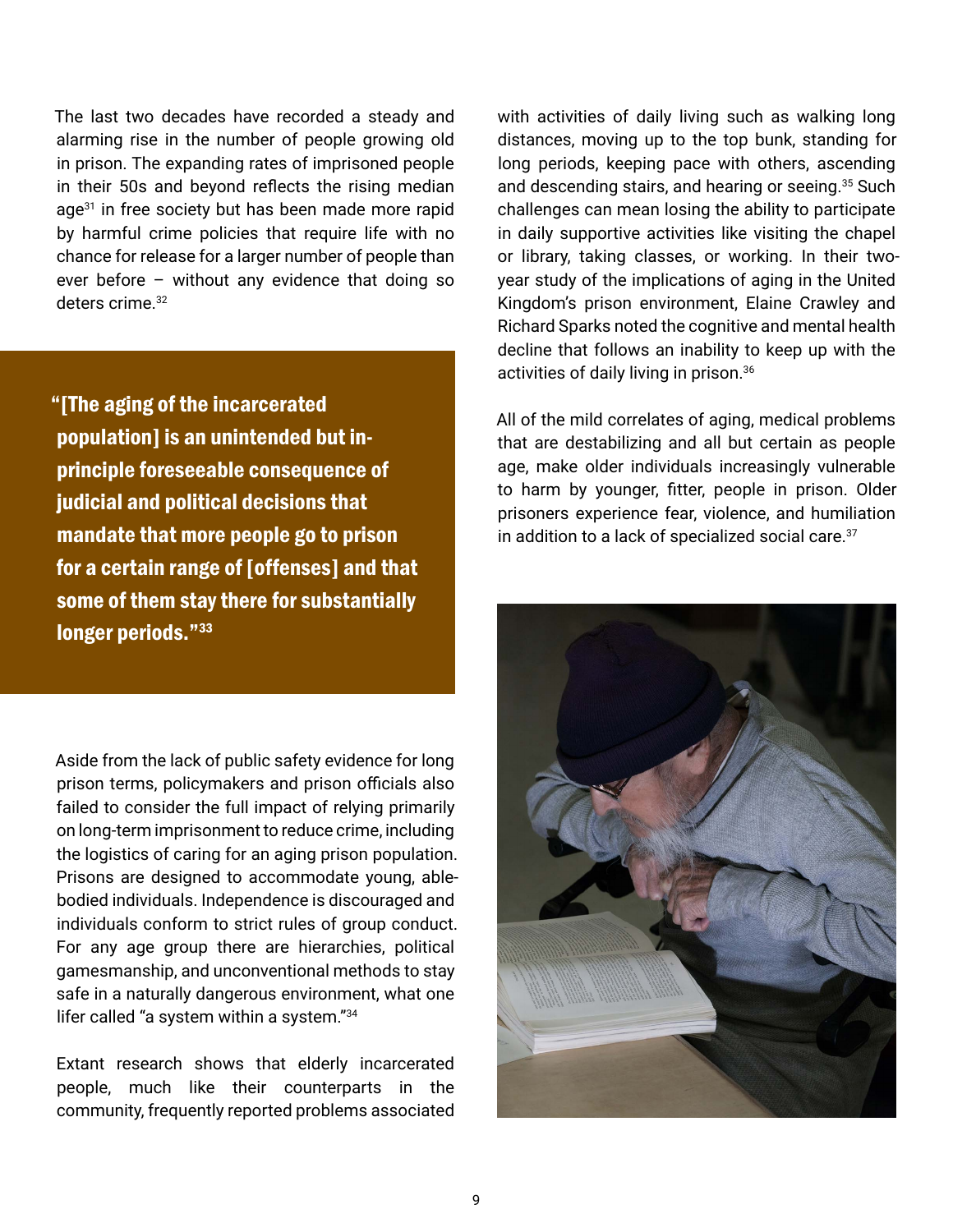"Being given a life sentence is like being told by a doctor that you're going to die, you know, like you've got a terminal illness. You feel as if your life's effectively over. And even when you've got your head down and started doing your time it doesn't get any better…. It's every prisoner's greatest fear you know…that they'll be taken out of here in a coffin."

#### **Disproportionate Pains Imposed by LWOP**

Many lifers describe life in prison with no hope for release as an alternate death penalty, a death sentence imposed in slow motion. <sup>38</sup> While people with life sentences may find meaning in their lives, the constant consciousness that they will likely die in prison may torture them daily. In June 2022, the Canadian Supreme Court unanimously ruled LWOP unconstitutional because of its finding that sentences that extend beyond one's natural ability to outlive them are both cruel and unusual.39

"A life sentence without a realistic possibility of parole presupposes the offender is beyond redemption and cannot be rehabilitated. This is degrading in nature and incompatible with human dignity." — R. v. Bissonnette 2022 Canadian Supreme Court

People serving life sentences by and large make peace with their predicament and take ownership of harms they created. Over time, with maturity and reflection, they typically emerge as models for new arrivals in prison and many are considered mentors and quides within the prison culture. $40$  Yet, the ability to adapt to prison does not mean they adapt to dying in prison. Many say they never do. Indeed, for those serving LWOP who suffer dementia, which may mean they do not even recall what brought them to prison initially, the punishment must surely be considered to be disproportionate even on retributivist grounds.

Punishment until death fails on humanitarian grounds as well. In many Western democracies those in their final decades of life are viewed as a protected class from the harsh prison climate. Punishment exists but is balanced with a respect for age and infirmity. In the United States, such considerations are extremely muted. Geriatric release policies, which can lead to the release of non-life-sentenced individuals,<sup>41</sup> have higher minimum ages than their European, English, and Australian counterparts and, unlike those counterparts, typically require an accompanying terminal illness.<sup>42</sup>

One justification used for incarcerating people until death is that the sentence is proportionate to the harm they have done. The expansion of the applicable uses of LWOP around the country, however, means that many more people will grow old and die in prison for conduct that would not have produced this outcome in past eras - or in other states.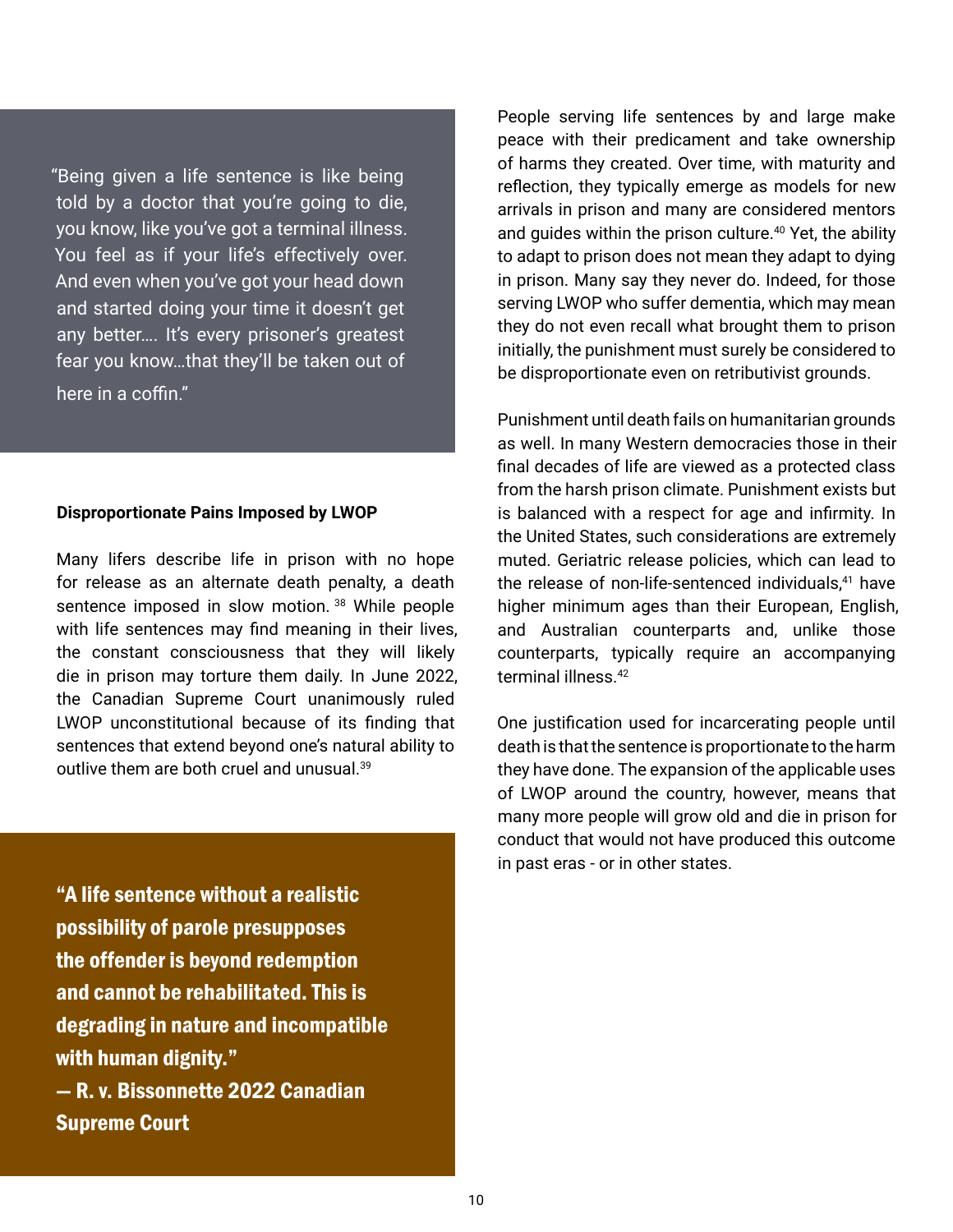#### Mujahid Farid, Founder of RAPP43

"In 2011, at my tenth parole board appearance, I was finally released– approaching 62 years of age. The closer I got to the release date, the more I looked around at the men I would be leaving behind, many of whom had, like me, been incarcerated since their teens and twenties and who were now, like me, more than 60 or 70 years of age. I became more sharply aware of the increasing infirmities they faced; the frailties of age; the illnesses affecting them; and their loss of hope through repeated parole denials. Like me, they had spent their entire adult lives in prison, and most were different from the person who had first entered the system. Unlike me, they were not going home."

#### **Cost**

Medical cost data associated with an aging prison population are obscure, but some estimates report that medical costs are the second highest cost in state corrections agencies' operating budgets; behind the expense of salaries and benefits is provision of healthcare.<sup>44</sup> A 2015 analysis by Pew Research Center reported that corrections departments spend \$8.1 billion a year collectively on medical costs for people under their care. Since incarcerated elderly

people are the most expensive to care for, the bulk of these costs are spent on the aging population.<sup>45</sup> Within the federal prison system, facilities with the greatest share of elderly prisoners spent *five times more per person on medical care, including 14 times more on medication costs,* than other facilities.<sup>46</sup>

Current resources invested in health care for aging prisoners account for as much as one quarter of prison health care costs, despite the fact that persons 50 and older are still a relatively small share of the overall prison population.<sup>47</sup> It is not uncommon for states to report increases of more than \$100 million in the past decade.<sup>48</sup> The aging population of people in prison drives up the cost of housing them through elevated medication costs, updating facilities to accommodate more elderly people, and so on. Because prison medical care is barely adequate, visits to offsite specialists are typical as ailments accrue with age. For this, extra security to accompany the individual is required, leading to overtime and other affiliated costs.

States must face growing costs that come with an aging prison population, including whether to build new facilities or retrofit prisons into skilled nursing facilities. Some states are developing geriatric units within prisons. Ohio is building a new facility to house geriatric individuals. However, persons convicted of violent offenses will be ineligible to live in it.

State legislative budget offices routinely include the number of incarcerated elderly people and attending costs of housing them, but lawmakers appear to be untroubled by these rising figures. Table 3 provides the annual per person cost of housing incarcerated people for a sample of states and the number of persons serving LWOP in their 50s and beyond for that state. This produces a baseline estimate of imprisoning elderly people with LWOP sentences. It is however a vast underestimation of costs as it does not reflect the fact that medical costs are far higher for this group than the average daily cost.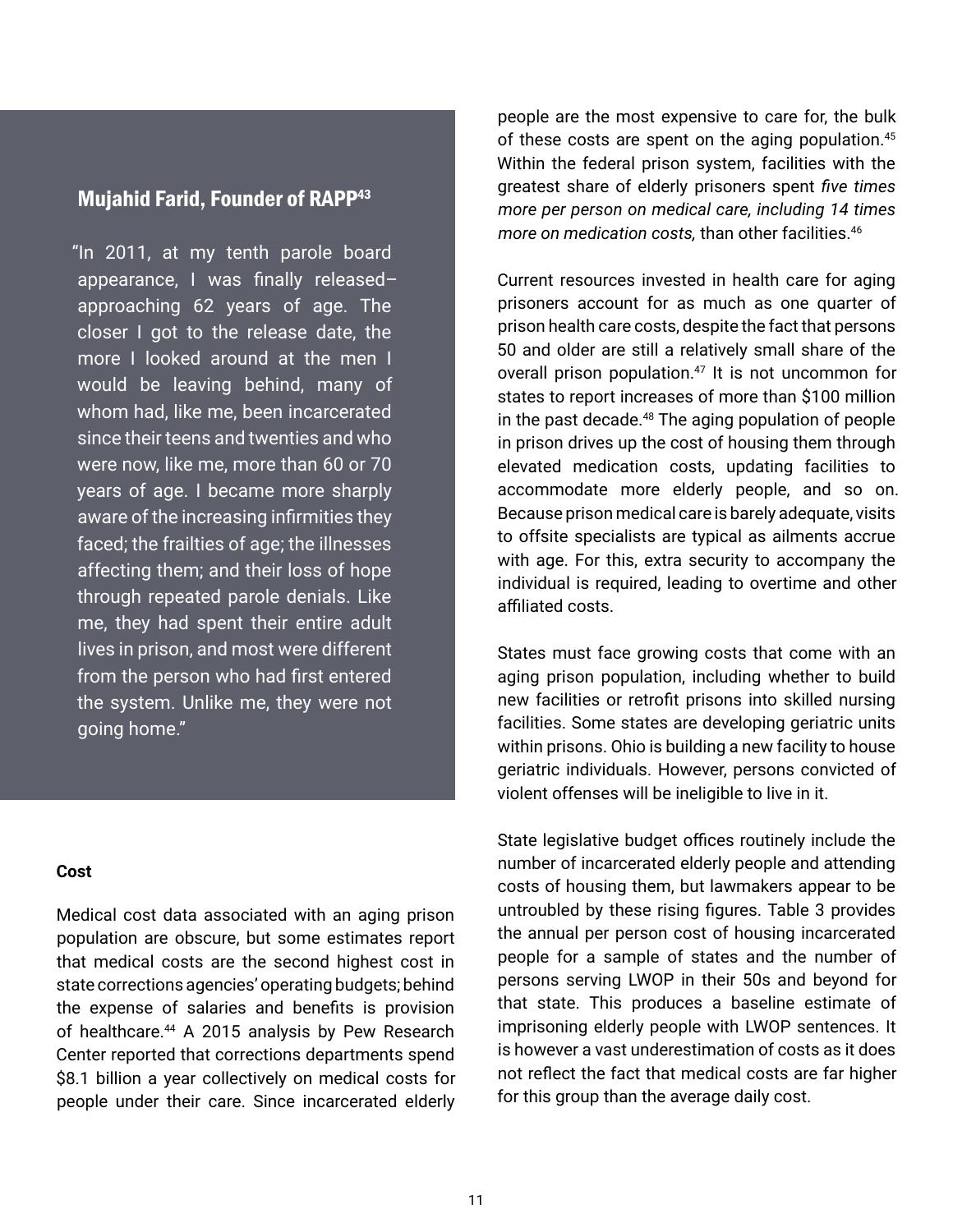| <b>Table 3. Incarceration Costs for People Serving LWOP</b> |                                                      |   |                                                    |     |                                                     |
|-------------------------------------------------------------|------------------------------------------------------|---|----------------------------------------------------|-----|-----------------------------------------------------|
| <b>State</b>                                                | <b>Annual Imprisonment</b><br><b>Cost Per Person</b> |   | <b>Persons 50 and Older</b><br><b>Serving LWOP</b> |     | <b>Minimum Cost for</b><br><b>Elderly LWOP Pop.</b> |
| Georgia                                                     | \$24,070                                             | x | 588                                                | $=$ | \$14,153,160                                        |
| Pennsylvania                                                | \$42,000                                             | x | 2,906                                              | Ξ   | \$122,052,000                                       |
| <b>Illinois</b>                                             | \$34,233                                             | x | 1,105                                              | Ξ   | \$37,827,465                                        |
| Florida                                                     | \$28,042                                             | x | 3,830                                              | Ξ   | \$107,400,860                                       |

Source: Per-prisoner cost data were obtained from state departments of corrections.

A look at the elderly imprisoned population in **Georgia**  brings the exorbitant costs of LWOP into sharper focus. One in five of imprisoned Georgians is at least 50 years old, and among them 588 people are serving life-without-parole sentences, an eight-fold increase since 2000. Many are serving their sentences under the state's especially tough "habitual offender" law, which requires LWOP upon a second conviction of a range of felonies.49 While homicide still dominates as the crime of conviction, the variety of offenses for which LWOP has been imposed has broadened, with a particularly dramatic impact on Black people.<sup>50</sup> Three quarters of elderly people serving LWOP in Georgia are Black. Based on the state's annual per-prisonercost of \$24,070, the cost to the state for incarcerating

people serving LWOP who are elderly is \$14 million per year, plus the significant medical costs that the per-prisoner cost does not fully account for.51 About half of this cost goes to incarcerating those who have already served at least 20 years in prison. The corrections department released an analysis in 2013 which reported that medical costs for the elderly population in Georgia were nearly *nine times* the cost of nonelderly incarcerated people in the state's prison system.<sup>52</sup>

The **Pennsylvania** Department of Corrections reports that as of year end 2019, there were 10,697 prisoners over age 50, amounting to 23% of the overall prison population, double that of the figure in 2000. Over

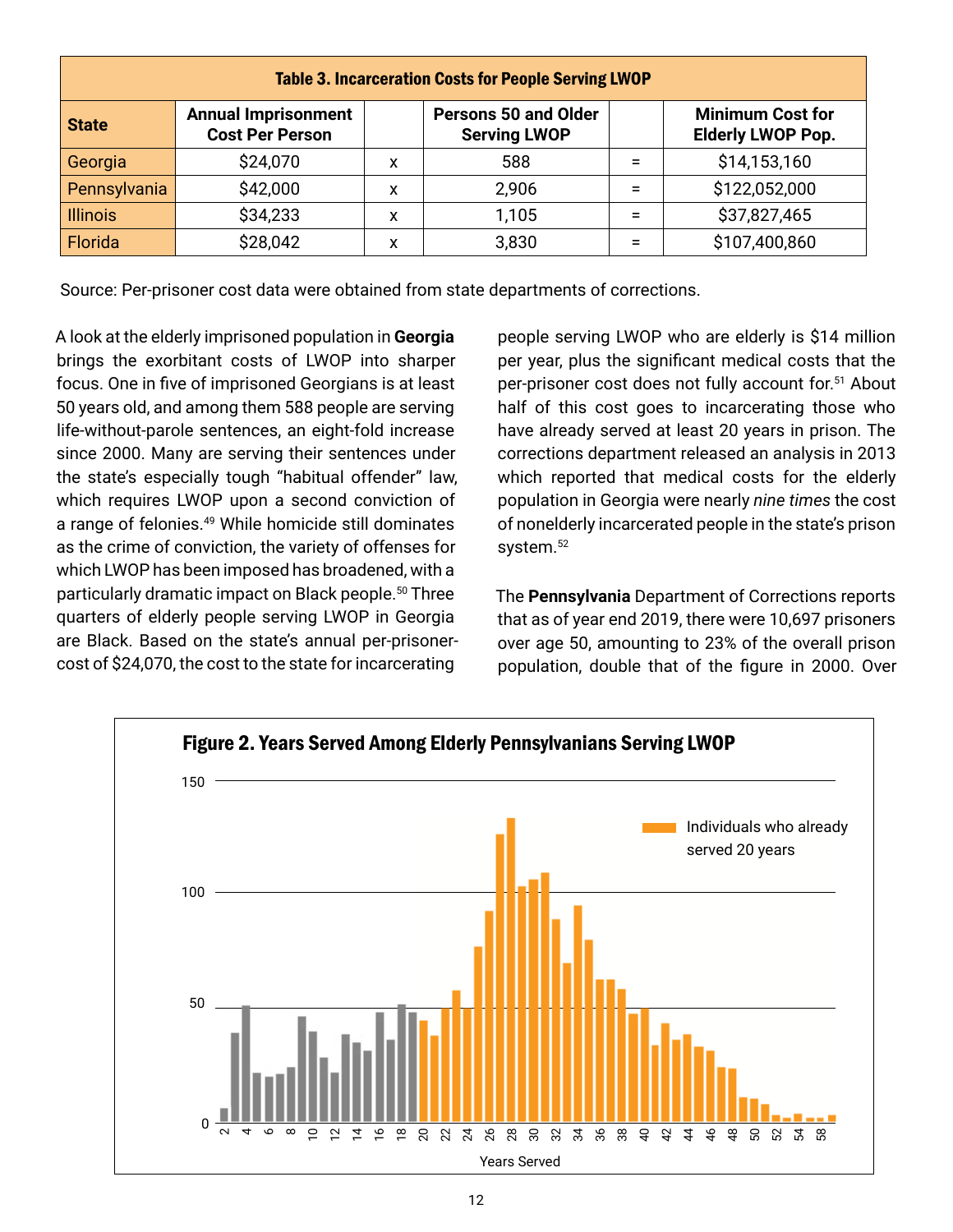half of the LWOP population in Pennsylvania is 50 and older. The state spends \$3.2 million *per month*  on medication costs for prisoners, the bulk of the cost devoted to older people who are on several medications. The average annual medication costs per person under 50 is approximately \$1,000 while it is over \$3,600 for those over 50—all for people who pose the smallest security threat of any age group.<sup>53</sup>

Pennsylvania has three long-term care facilities for elderly prisoners in need of long-term daily nursing care or dialysis, those who are wheelchair-bound, and other geriatric adults.<sup>54</sup> Among these is Laurel Highlands, a converted state hospital with a capacity to house 1,343 people at a cost of \$182,625 per person annually. There are 70 people currently serving LWOP sentences in this institution. We estimate that it costs a minimum of \$12.8 million per year just to house these individuals, who are 50 years old and committed their crimes long ago. The fact that they have the needs that qualify them to be in that facility

suggests they are too infirm to inflict most possible harms.

There are 2,906 people serving LWOP in Pennsylvania who are 50 years old or more, including 1,885 people who have completed 20 years of their sentence. If the state were to release just this subset of those who have served 20 years *and* who are aged 50 and above, it could save the state taxpayers a total of \$79 million dollars in prison costs alone.

**Illinois** abolished its parole system in 1978 and does not have any mechanism for release of elderly people unless they are also medically incapacitated or terminally ill. An estimated 1,585 of the imprisoned are serving LWOP and a staggering 70% are at least 50 years old.

Of this group that is at least 50, three quarters have already been in prison for 20 years. Given the annual cost per prisoner of  $$34,000$ ,<sup>55</sup> the state is investing

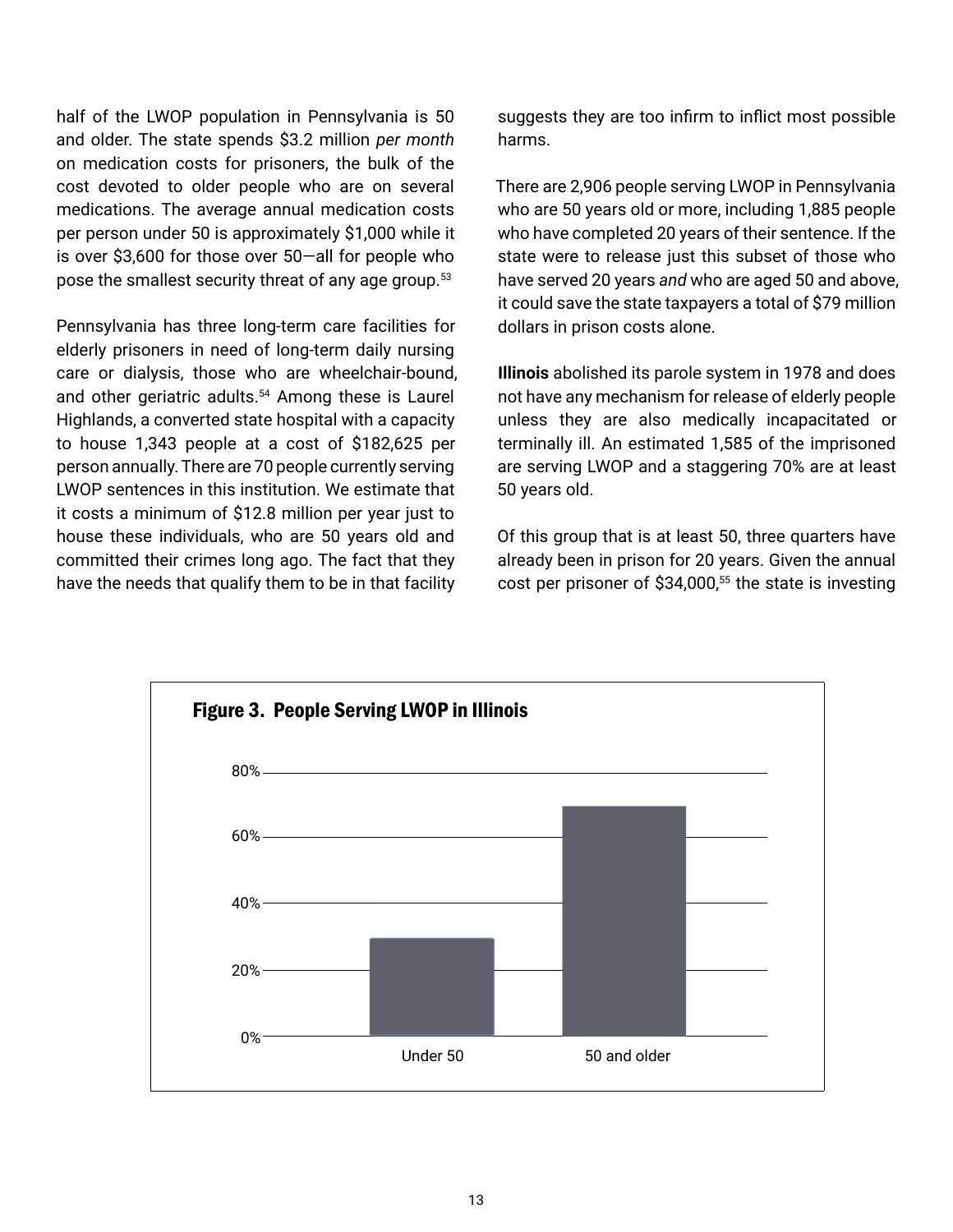\$27.4 million in continued incarceration for this group per year, in addition to medical costs.<sup>56</sup>

Ten thousand people are serving LWOP sentences in **Florida** and 39% are at least 50 years old. Florida abolished parole in 1995 for capital felonies<sup>57</sup> and, like Illinois, does not have a release mechanism for people based on advanced age. The state does, however, hear requests for release based on extreme medical need, including those with life sentences. A review of all hearings between 2017 and March, 2022, revealed that seven people with life sentences were considered among the 351 total number of hearings, and none were granted release.<sup>58</sup>

In terms of individual state contributions to the overall LWOP population, Florida outpaces all other states considerably. The state of Florida sentences approximately 380 people to LWOP annually. Even though the state leads the nation in number of new LWOP sentences, its rate of LWOP prison population per capita is less than the national average because of its position as the third most populous state. Still, 18% of the elderly LWOP population in this study, or one in five, is in Florida. Almost one quarter of the Florida state personnel work for the Department of Corrections.<sup>59</sup>

In December 2019 Florida Republican State Senator Jeff Brandes attempted to mitigate the harms done by imprisonment of the state's large volume of elderly people by introducing legislation that would have allowed release for persons 70 and older.<sup>60</sup> Like many legislative proposals, this bill excluded those convicted of homicide as well as those with three or more felony convictions. Though the bill received broad support and included an endorsement from the *South Florida Sun Sentinel* editorial board, in the end the bill did not pass. This failure to pass demonstrates the hard work ahead in terms of compassionate release policies.

## RELEASING OLDER PEOPLE SERVING LIFE WITHOUT PAROLE

There are essentially two avenues for release of older imprisoned people serving life without parole who pose minimal risk to public safety: geriatric release policies and executive clemency.

#### **Geriatric Release Policies**

Most "compassionate release" policies that exist in state correctional systems and the federal Bureau of Prisons require that individuals are both *very old and extremely sick* in order to qualify for reconsideration of their continued imprisonment. Compassionate release laws of some form are in effect in all states but Iowa, and those that pay special attention to geriatric candidates are authorized in less than half the country. Most include a stipulation of having had a nonviolent or nonhomicide conviction.

Appendix Table 3 depicts U.S. statutes and policies concerning compassionate release laws which encompass elderly parole and medical parole.<sup>61</sup> *In nearly all instances,* persons convicted of a violent offense and/or sentenced to life are excluded from compassionate release such as geriatric release policies regardless of their health status, age, or public safety risk. Such release policies are not compassionate in the slightest; instead, they pointedly exclude those people who would be the best candidates.

In the 2022 legislative cycle, seven states introduced bills to allow some type of early release of older people: Connecticut, Louisiana, Maryland, Mississippi, Nebraska, New Jersey, New Mexico, New York, Oregon, and Pennsylvania. Among these only Pennsylvania and New York did not specifically exclude persons serving life sentences and/or persons convicted of homicide from eligibility. Table 4 provides a summary of these proposals.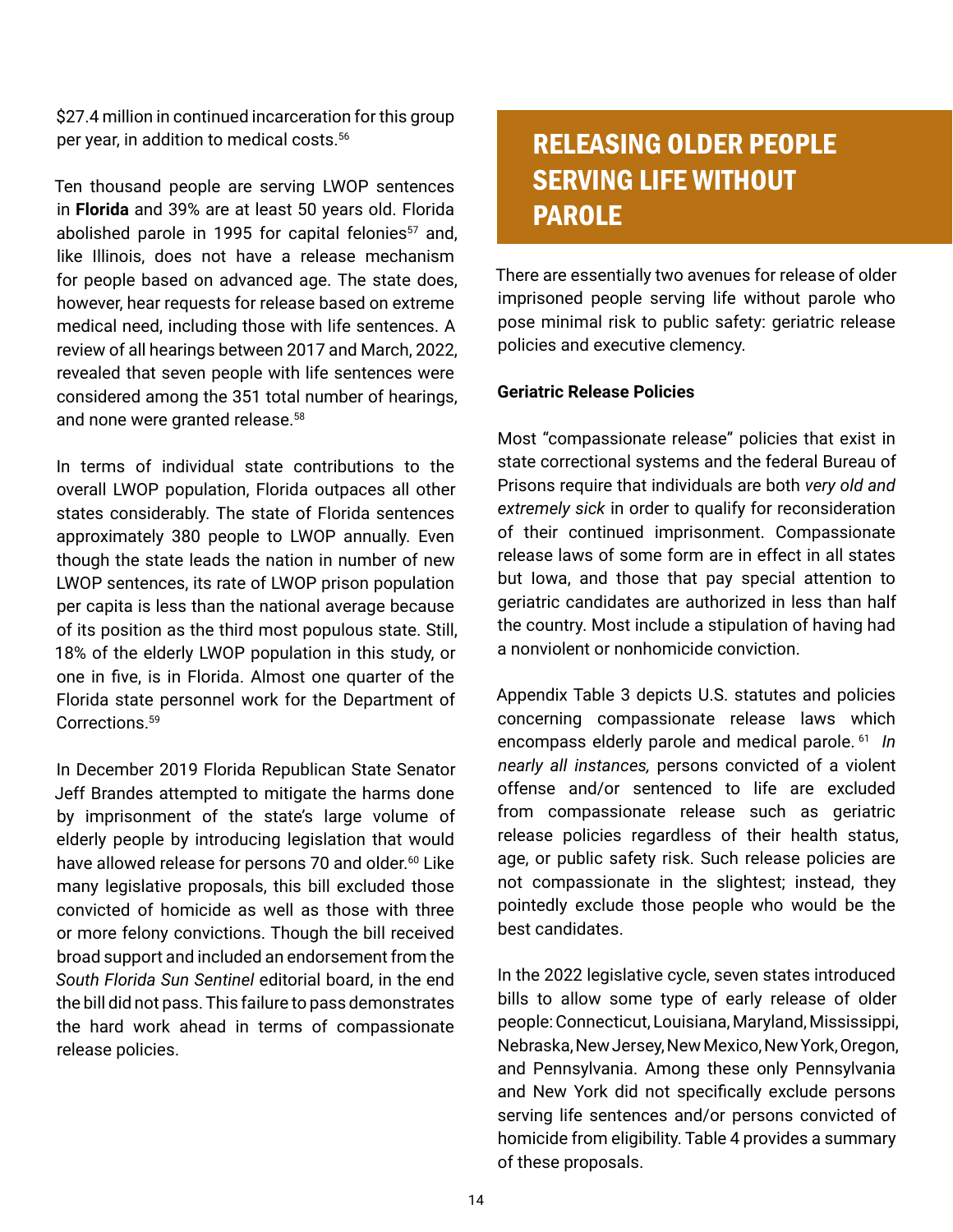|                   | Table 4. Legislative Proposals Introduced in 2022 Pertaining to Parole for Elderly Prisoners |                                                                                                                                                                                                                                                                                                                                                                                                                                                                                                                |  |  |  |
|-------------------|----------------------------------------------------------------------------------------------|----------------------------------------------------------------------------------------------------------------------------------------------------------------------------------------------------------------------------------------------------------------------------------------------------------------------------------------------------------------------------------------------------------------------------------------------------------------------------------------------------------------|--|--|--|
| <b>State</b>      | Bill<br>Number                                                                               | Summary                                                                                                                                                                                                                                                                                                                                                                                                                                                                                                        |  |  |  |
| Louisiana         | HB 321                                                                                       | Creates geriatric parole for persons 70 and older who have served half their<br>sentence. Individuals who have been convicted of first- or second-degree murder<br>are excluded.                                                                                                                                                                                                                                                                                                                               |  |  |  |
| Maryland          | HB 600/<br>SB 562                                                                            | Creates geriatric parole for persons 60 and older and establishes a requirement<br>for biannual reporting on grants/denials of parole that includes the reasons for<br>decisions. Persons serving LWOP are excluded.                                                                                                                                                                                                                                                                                           |  |  |  |
| Nebraska          | LB 920                                                                                       | Creates geriatric parole for 70 years old and older who have served at least 10<br>years. Persons serving LWOP and those convicted of a Class I or IA felony are<br>excluded.                                                                                                                                                                                                                                                                                                                                  |  |  |  |
| <b>New York</b>   | $S$ 15/A<br>3475                                                                             | Grants parole eligibility to individuals 55 years old or older who have served<br>at least 15 years. The bill applies to people serving both determinate and<br>indeterminate sentences.                                                                                                                                                                                                                                                                                                                       |  |  |  |
| <b>New Jersey</b> | A 1059                                                                                       | Creates geriatric parole for persons 65 and older who have served one third of<br>their sentence, or 60 and older who have served half of their sentence. Persons<br>convicted of certain sex offenses are excluded from applying, as are persons<br>convicted of committing or attempting to commit murder, manslaughter,<br>kidnapping, robbery, second-degree arson, or terrorism. Additionally, persons<br>are not eligible for geriatric parole if serving a sentence for various white-collar<br>crimes. |  |  |  |
| <b>New Mexico</b> | <b>SB 29</b>                                                                                 | Creates geriatric and medical parole for persons 55 and older. The bill includes<br>a "rebuttable presumption that an inmate does not constitute a danger to the<br>inmate's self or to society and is therefore eligible for medical or geriatric parole."<br>However, persons convicted of first-degree murder are not permitted to apply for<br>either medical or geriatric parole.                                                                                                                         |  |  |  |
| Pennsylvania      | SB 835                                                                                       | Creates geriatric and second-look mechanisms for persons 55 and older or those<br>who have served 25 years, whichever comes first. There are no restrictions.                                                                                                                                                                                                                                                                                                                                                  |  |  |  |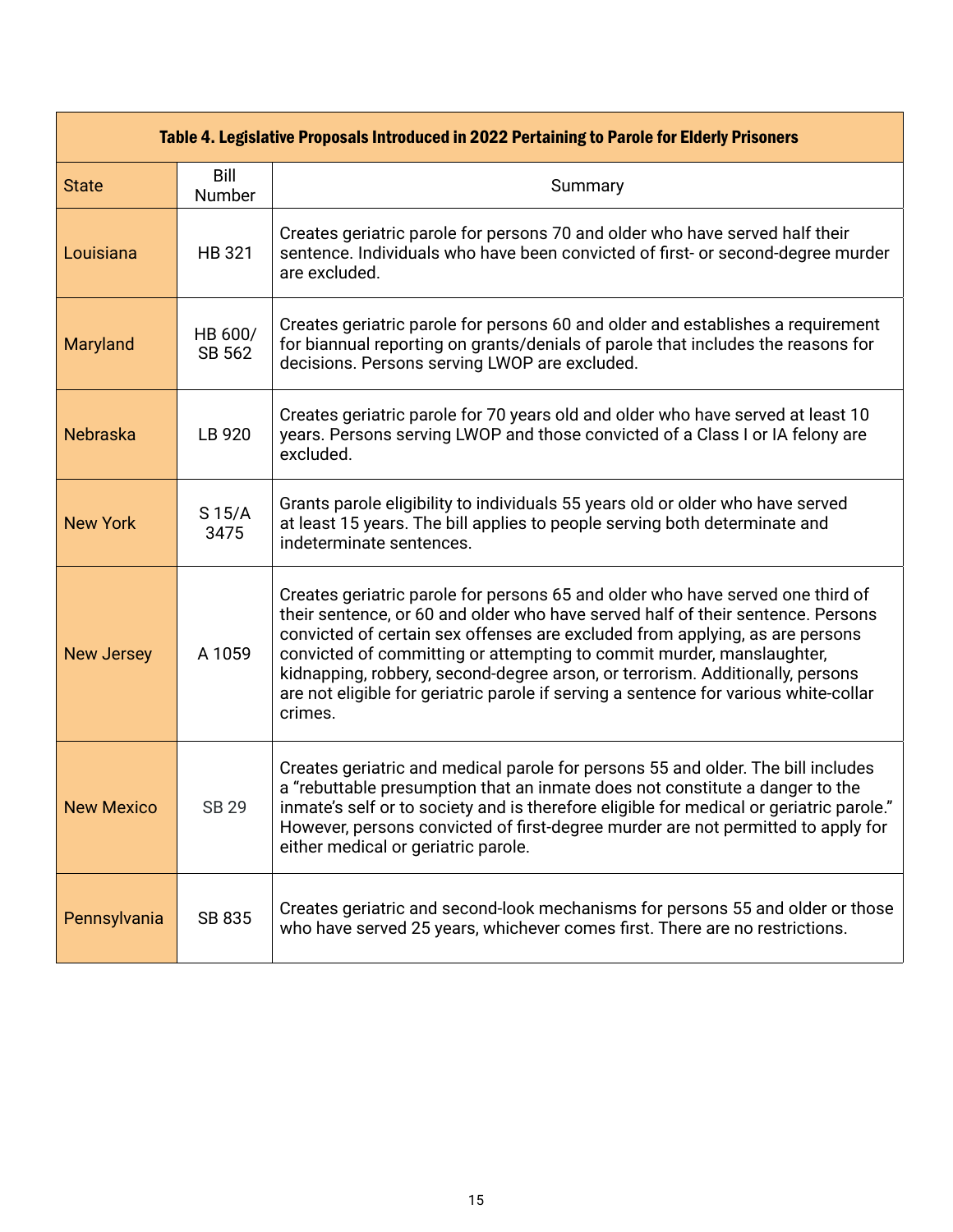#### **Clemency**

Clemency can be a meaningful way to adjust prison sentences midcourse as acts of mercy or to correct injustices but is rarely used. This is a change of course from its routine use in much of the history of American penal practice. As sociologist and legal scholar Christopher Seeds writes, many states offered executive clemency "with regularity" from 1900 to 1960.62

Clemency authorizes the executive branch to reduce a person's sentence post-conviction. Originally, there was only a structural difference between parole and clemency; while paroling authorities decided the release date for most crimes, it was left to the governor to decide when release would occur for certain crimes, often murder. Judges factored the likelihood of executive clemency in the event of full rehabilitation in their decision to impose life sentences,<sup>63</sup> and proponents of such sentences argued that governors would commute many such sentences after some time, including if the prison population became excessively expensive to maintain.<sup>64</sup> For incarcerated people, clemency was a reliable exit from a life sentence because of its alignment with the prevailing prison aims of rehabilitation and redemption.<sup>65</sup>

Historically, clemency was used on a case-bycase basis, though many "lifers" were included in regular consideration by the governor's office and an advisory executive agency that reviewed applications. Clemency was not unusual as it is today, and most life-sentenced persons were granted release anywhere from seven to 20 years after they were sentenced. Louisianians serving life sentences were recommended for commutation by prison administrators after ten years and six months if their conduct was satisfactory; in Pennsylvania, a typical life sentence was 15 years long, and in the federal system the life sentence typically translated to 12 years of imprisonment.<sup>66</sup> Seeds explained, "Even in the historically punitive southern region, the majority of life sentences, with or without parole, carried a reasonable possibility of release, generally after a decade of imprisonment."<sup>67</sup> The federal level mirrored the state level; categorical clemencies were

commonly granted early on and through much of the 20th century, but abandoned for appearing "soft on crime" starting in the 1970s.<sup>68</sup> Retrenchment in the use of clemency, perhaps even more than laws directly expanding LWOP, have propelled the spread of LWOP to its current levels.

Categorical clemency to persons who meet a minimum age requirement would be a powerful way to reduce mass incarceration and limit the suffering of people who are currently incarcerated with no expectation of release.<sup>69</sup> There is precedent for the use of categorical clemency based on age: in 2007, Colorado governor Bill Ritter established a juvenile clemency advisory board to review clemency applications of all persons under 18 at the time of their crime who were tried and sentenced as adults. During his governorship, in addition to the 4 selected by this board, he granted clemency to a total of 49 people, only 3 of whom were returned to prison.<sup>70</sup> And, following the U.S. Supreme Court rulings that narrowed the allowability of LWOP sentences for persons who were less than 18 years old when they committed their crimes, some states categorically commuted the group of persons who were already serving these sentences. A third instance is the use of clemency for women convicted of murder who were victims of domestic violence. Twenty-six such women were granted clemency by Ohio Governor Richard Celeste in 1980; only one returned to prison (for a drug offense). Of the 12 Illinois women granted clemency between 1988 and 1999, none committed new crimes.71

At the federal level, President Barack Obama's Clemency Initiative was designed to review sentences of all people in federal prison who met a series of requirements and who would not have been sentenced today as harshly as they were at the time of their sentence.<sup>72</sup> The premise of the initiative was that, just as individuals change and evolve in their thinking and conduct over time, so should our laws; as new assessments of proportionality take hold, those sentenced under previous assessments should not continue to suffer. President Obama's initiative led to the commutation of 1,715 federal prisoners, including 504 people serving life sentences.<sup>73</sup>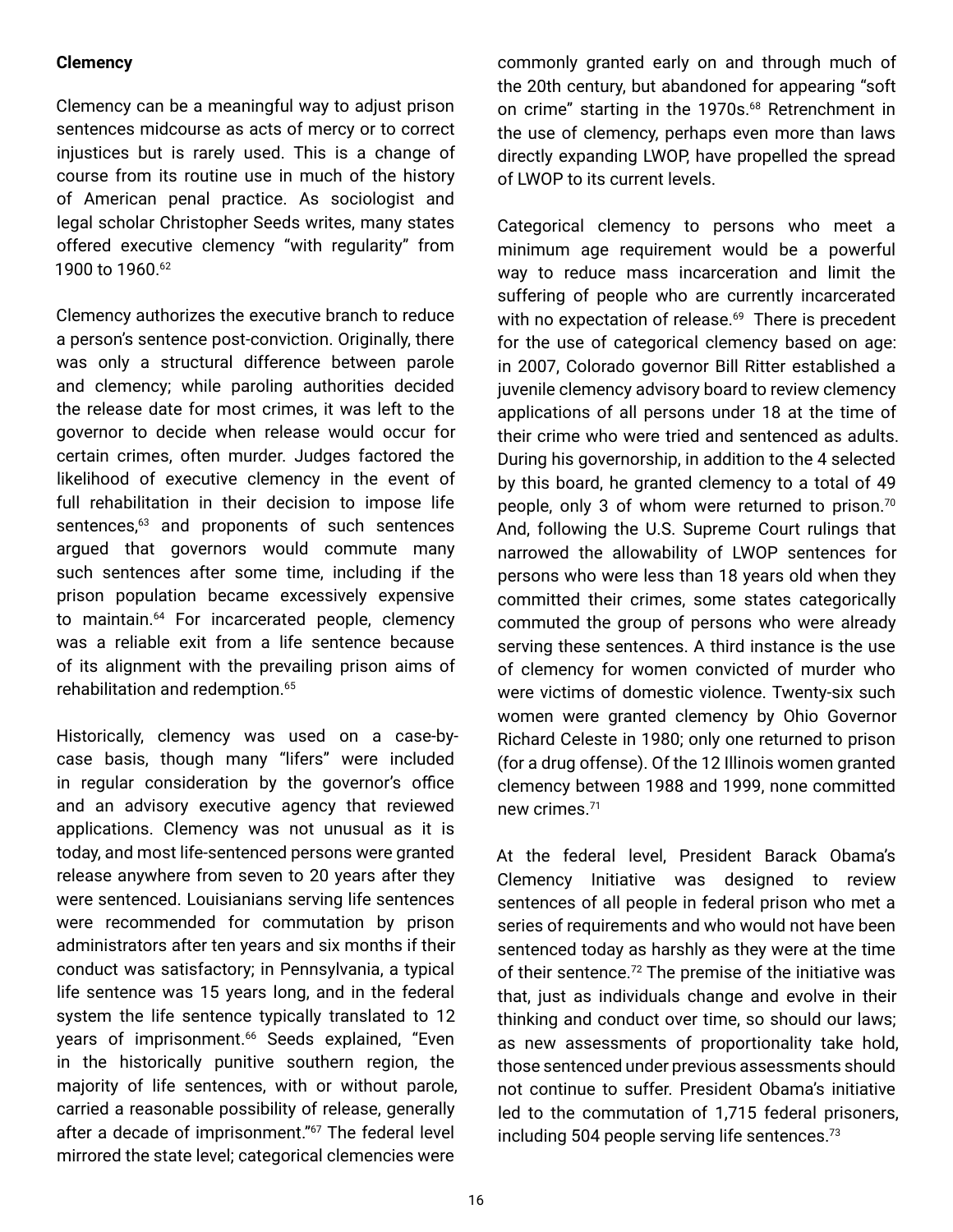Clemency on its own is not an effective means of undoing the harms of the massive prison buildup, but it is wise to attack this problem with a multipronged approach, incorporating this tool in combination with others. There is also strong evidence, contrary to political rhetoric, that it will not imperil public safety.

#### **The Low Risk of Recidivism**

A robust body of empirical literature shows that people released after decades of imprisonment, including for murder, have low recidivism rates.<sup>74</sup> In 2021, New York's Department of Corrections and Community Supervision reported that persons released after serving time for murder had the lowest return-to-prison rate of all crimes. In fact, only three of the 319 people released after serving time for murder were reimprisoned for a new crime in the three-year follow-up period, reflecting a recidivism rate of less than 1%.<sup>75</sup> Findings from other states, including California, New York, New Jersey, Maryland, Michigan, and Pennsylvania, are similar.<sup>76</sup> Recidivism is particularly uncommon among older releasees, including those who committed violent crimes.<sup>77</sup>

Low recidivism comes about largely as the result of the "aging out" that occurs for most people who engage in criminal conduct. The age-crime curve is evident across dozens of empirical studies on the topic and reflects the fact that people are most atrisk for committing crime in the late teenage years to their mid-twenties. After this age, proclivity toward committing more crime typically declines steadily. We notice slightly higher ages for those sentenced to LWOP, but even these individuals were still young at the time of offense. This relationship between age and crime exists consistently regardless of race or ethnicity, education level, community disadvantage, or income. While those who engage in violence may take a while longer to distance themselves from crime, on average the aging out process begins its downward slope during one's twenties.

States nationwide have made significant progress since incarceration rates peaked in 2009.<sup>78</sup> However, reforms to date have generally focused on people convicted of nonviolent offenses, which will have limited impact on people serving life. Likewise, the rise in violent crime in 2020 and 2021 and the accompanying media reporting around it has many anxious about expanding reforms to crime policies despite empirical evidence that demonstrates low public safety risks associated with releasing elderly prisoners. Fear-based, racialized reactions to temporary shifts in crime dominate the news cycle. Misinformation transmitted by media reporters and policymakers about exceptional cases confuse the public about their true risk of victimization.

#### **Concerns about Transition**

When people are released from prison after decades of incarceration, the transition is challenging emotionally, economically, socially, and mentally. Government services can be difficult to access for those returning from prison, especially after long periods. For example, although people who exit prison are disproportionately poor and many should qualify for Medicaid, not all states assist released individuals with reapplying for this benefit. Also, Medicare benefits are not available for incarcerated people because health care costs are covered through state budgets. While a person may enroll in Medicare upon release, such enrollment often faces serious barriers because corrections systems and community health services do not always communicate effectively.<sup>79</sup> Even those who may be eligible could have to wait until the standard enrollment window, and if the timing of their release vis-à-vis the next window or other factors delay their enrollment more than three months before or after their 65th birthday, they must pay a penalty to enroll.

For people released after long term imprisonment a range of nonprofit organizations exist to support a continuity of care after prison. More federal and state funds should be redirected to support releasees reentering society successfully. The Louisiana Parole Project, for instance, provides free, comfortable housing to people exiting prison after decades of incarceration, eliminating the possibility that releasees will go from prison to a homeless shelter. Lawmakers can also merge reform efforts to increase elderly releases with greater funding for measures to transition individuals to available services like Medicare, Medicaid, and food assistance programs.<sup>80</sup>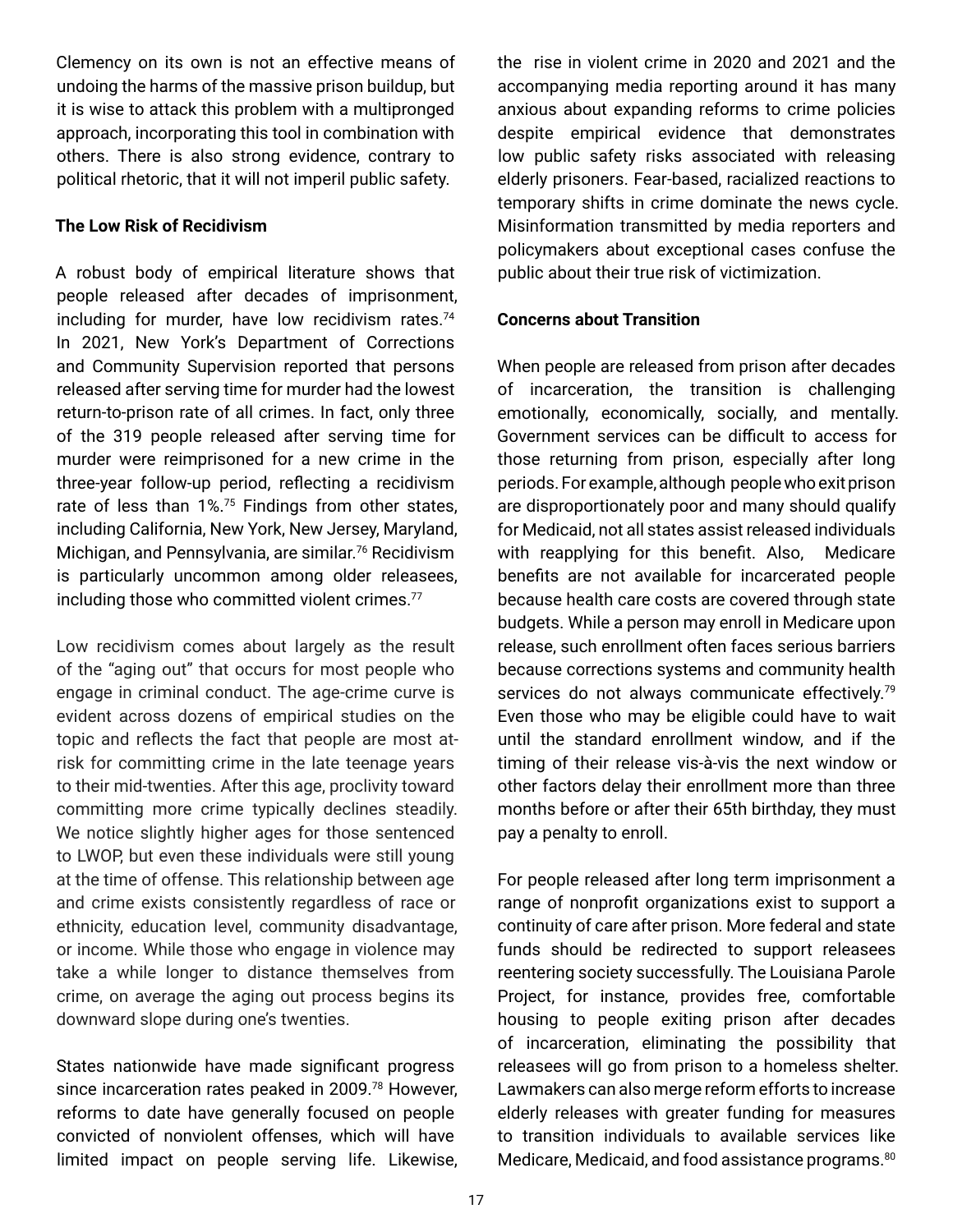This report explores the segment of life-sentenced people who pose the lowest risk to public safety: those who have sufficiently "aged out" of their highcrime years and who have also spent considerable time in prison. The period of crime risk is relatively short-lived for most people, but will involve high rates of criminal involvement for a subset, almost all of whom pose no threat to public safety in later adulthood.81 By better understanding this cohort of incarcerated persons, policymakers can better understand the impact of past sentencing policies and redirect limited resources for the years ahead.

The first step will be correcting misinformation. Confronting the utility and fairness of extreme sentences remains out of reach so long as misinformation about crime dominates the conversation. Fear of crime, often racialized, threatens effective dialogue about sensible solutions. This report has laid out a number of critical facts about the costs, both moral and financial, and the futility of continued incarceration for older people generally and those serving LWOP specifically. Lawmakers and advocates should become well-versed in these facts and learn how to communicate them to the public.

Updated policies, such as expanding geriatric release and categorical clemency, that prioritize release for individuals 50 and older after serving a maximum of 20 years would provide manageable prison populations that ensured better medical care and more humane treatment, and would advance efforts to dismantle mass incarceration.

Many crime experts agree that poorly crafted sentencing policies, not fluctuations in crime, have

led to the unnecessary expansion of lengthy prison terms, including mandatory minimums requiring life terms.<sup>82</sup> Today, LWOP is a mandatory sentence in more than half the states upon conviction for first degree homicide, and is authorized for many additional crimes as well.

The expanding population of people serving LWOP confounds both crime and sentencing trends of the past 15 years. Even as crime has generally trended downward and prison populations have begun to fall in many states, numbers of persons serving LWOP have continued to expand. As we have seen from the numbers provided in this report, the worst is yet to come as the largest segment of people serving LWOP grows into their elderly years. If these trends continue, policymakers and institutions can expect to face enormous cost and medical care issues.

Though outright alternatives to incarceration for the most serious violent offenses may not be advisable, many now agree that the harsh sentences applied in the previous era have produced too little and cost states and communities too much with little to no public safety benefit. States should divert tens of millions of dollars by releasing older, low-risk people from prison who have been punished sufficiently - a maximum of 20 years - for their crimes. If applied to a broader segment beyond only those with LWOP sentences, this could lead to the closure of entire prisons. We recommend accomplishing this through reinstatement of parole or resentencing opportunities for those who are currently ineligible, with added weight afforded to those of advanced age at review hearings. Such age considerations should begin at age 50.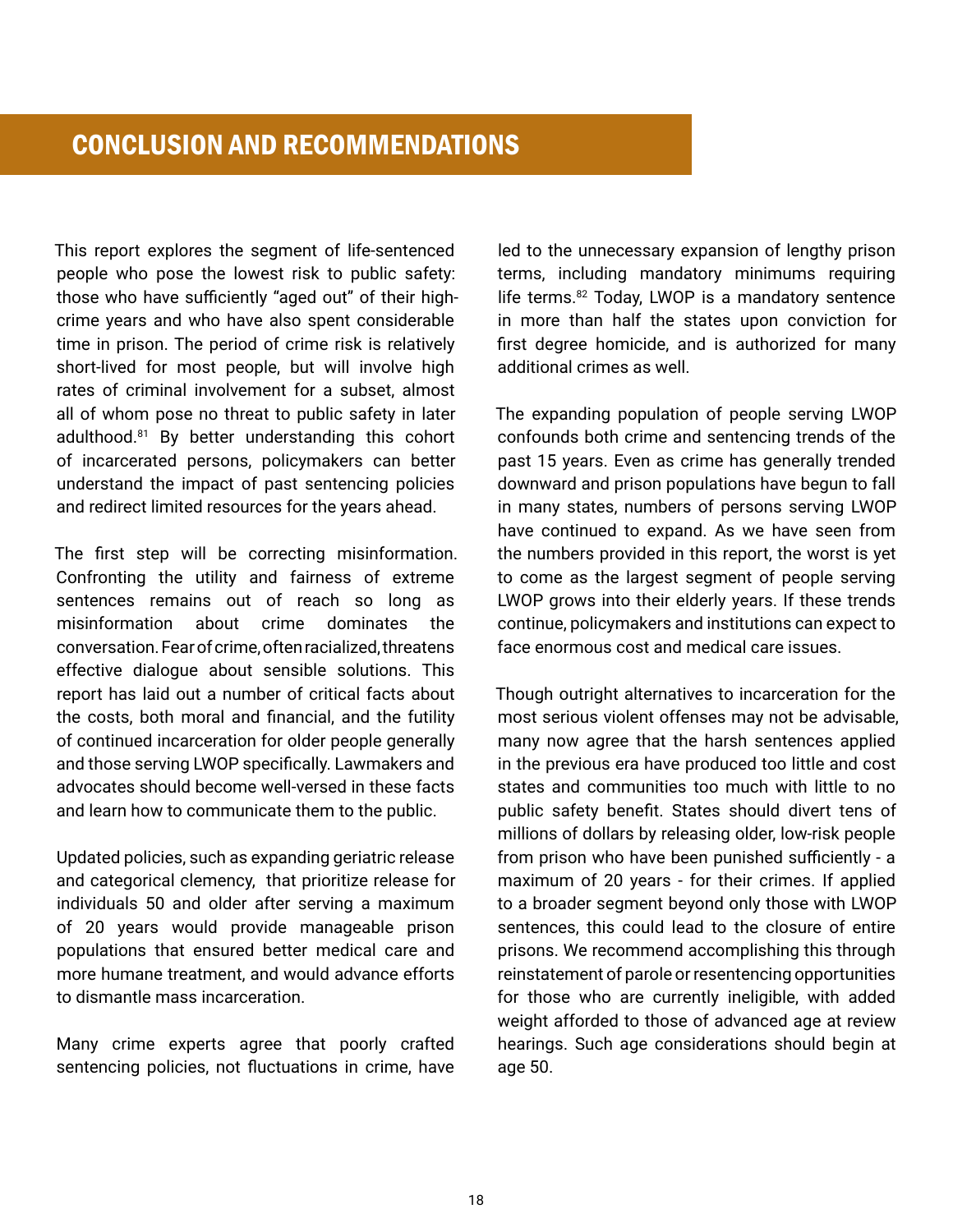We also advise revision of medical parole release statutes to include all incarcerated people regardless of crime of conviction and age. Restrictions, based on crime of conviction, against eligibility for review callously add additional punishment without defensible justification. There is no evidence of higher rates of reoffending among older persons *or*  persons convicted of violence who have served long periods of imprisonment.

Systems of community care should not be permitted to exclude services to those whose crime had included violence. Similarly, upon release, states should routinely support the transition of elderly persons, including those who have been convicted of a violent crime and those who are serving LWOP and other life sentences, to living freely. Well-supported systems of community care for those who need it can be funded easily by money saved through releasing elderly persons from their life sentences. If states are required to disclose the cost of incarcerating elderly people, including the cost of all medical care, as well as projections for future costs, they will quickly gain more public support for such measures. Failing in such fiscal transparency keeps taxpayers in the dark about the true cost of mass incarceration.

The tool of clemency should be reinvigorated to return our system to its previous regular use of it. Disentangling the back-end review process from political incentives and setbacks will go far to establish a clemency process that is fair and just. Policymakers are too timid to use clemency because of uncommon but sensationalized instances in which released individuals committed new crimes. This is not the typical outcome however; most people released through clemency have been heavily vetted for public safety and go on to live in their communities without incident. Together with limiting life sentences at the front end, we urge the robust use of clemency for older Americans serving LWOP who have been incarcerated for at least 10 years because they have no other opportunity for release.

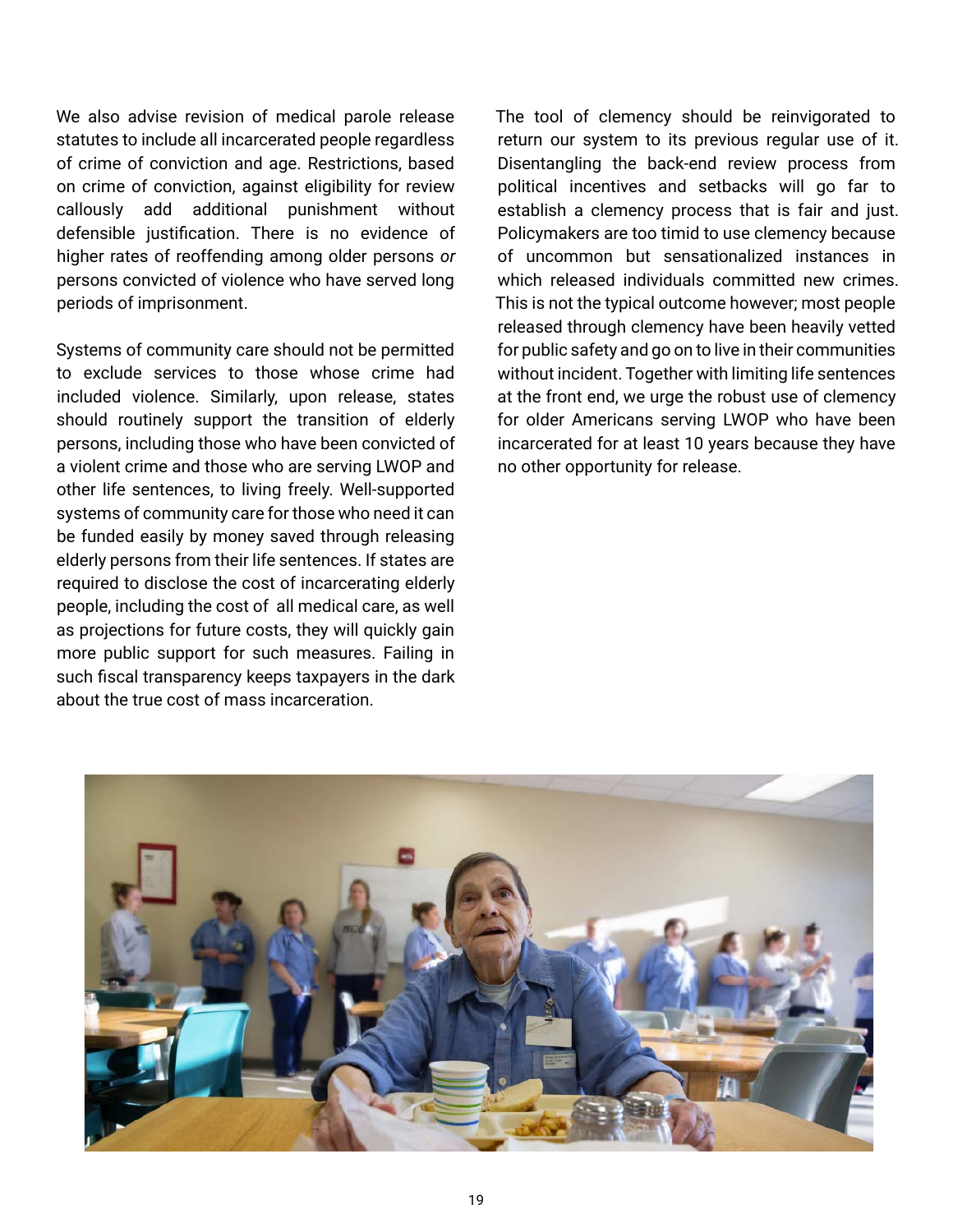## **METHODOLOGY**

The data used in this report are compiled from state data we obtained through Freedom of Information Act requests between 2019 and 2022 requesting individual-level data on people serving life sentences without the opportunity for parole. Specifically, we requested the following elements for each person serving an LWOP sentence:

- DOC ID number
- Date of birth
- Date of offense
- Date of sentence
- Sex
- Race
- Ethnicity
- County of conviction
- Offense
- Sentence

This is the first dataset to our knowledge that provides individual-level information for such a large number of people serving LWOP. We received usable datasets from 20 states, representing 75% of the LWOP national population. Though we hoped to receive data from all states, we expect the data provided in this report are still of value. Representativeness to all states is not possible because of state-specific dynamics in the general population, politics, and prison administration.

Some states are very aggressive in their application of LWOP sentences and/or have statutes that authorize it or require it based on certain convictions, while others do not.

States were inconsistent about the completeness of their data. Though we requested all data elements listed above, some states provided the date of sentence but not the date of offense or vice versa. For the states that provided both we were able to calculate the amount of time between offense and sentence, which is an average of 1.5 years. For the complete dataset, in order to rely on one variable (instead of alternating calculations from "date of

sentence" states to "date of offense" states), we added 1.5 years to the date of offense and created a universal variable from this. This small difference is unlikely to change results.

From the data we received, we were able to calculate new variables, such as years served. Years served was calculated using the date-difference between March 15, 2022 and the individual's date of offense or date of sentence. We presume people charged with the crimes that result in life sentences are usually incarcerated from the point of arrest, which is closer to the date of offense than date of sentence because this is often the case.

South Carolina, Montana, and Wyoming provided "current age" rather than date of birth; calculations were still possible because of the provision of other age-related data from these states.

A special note about Florida: all people convicted of murder before May 24, 1994 were eligible for parole, but this changed statutorily in 1994 to eliminate parole for life-sentenced individuals after this time. Aggregate data provided to us as of January 1, 2020 reported 10,348 people serving LWOP and 3,147 people serving LWP. However, people in prison for a murder before May 24, 1994 were eligible for parole. A data download directly from the state does not report any persons serving LWP but does report approximately 3,000 people serving LWOP who appear to have been sentenced before May 24, 1994, which would not have been allowed. We have limited this dataset to persons sentenced to LWOP May 24, 1992 and later.

Finally, states did not submit datasets reflecting the same periods in all instances. We rely on the years 1994-2018 for the majority of the analysis in this report. We received usable data from all 20 states for each of these years. These years are the most informative of the impact of the tough on crime years. The state-by-state descriptive reports of all years provided by states are available on request.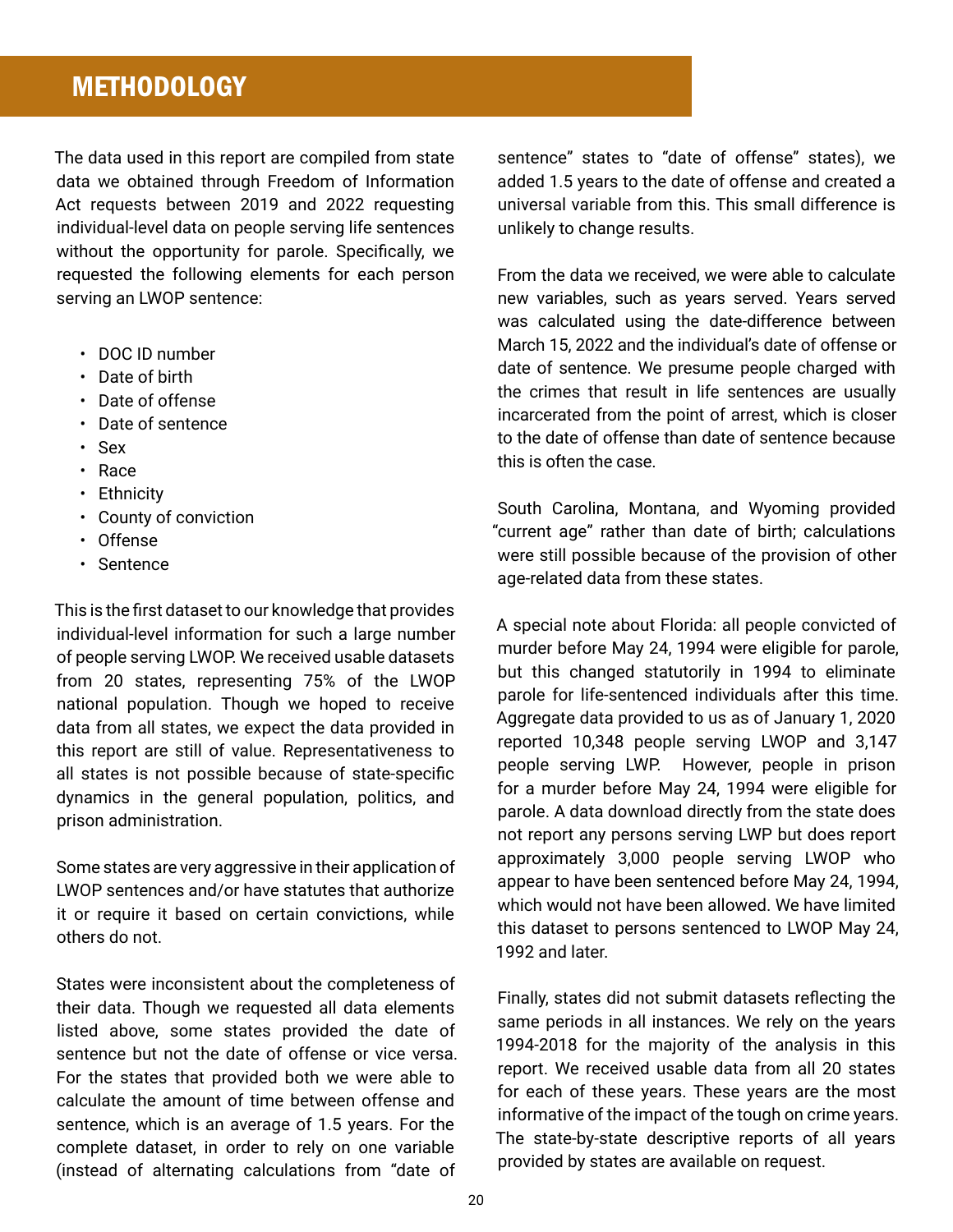| Table A1. Summary Statistics for Current Age, Offense Age, Sentence Age, and Years Served Variables |                    |             |              |                     |
|-----------------------------------------------------------------------------------------------------|--------------------|-------------|--------------|---------------------|
| <b>Statistic</b>                                                                                    | <b>Current Age</b> | Offense Age | Sentence Age | <b>Years Served</b> |
| N                                                                                                   | 39,708             | 7,719       | 30,779       | 39,253              |
| Mean                                                                                                | 49                 | 28          | 31           | 18                  |
| <b>Median</b>                                                                                       | 48                 | 26          | 29           |                     |
| <b>Minimum</b>                                                                                      | 18                 | 13          | 14           |                     |
| <b>Maximum</b>                                                                                      | 94                 | 78          | 85           | 61                  |

| Table A2. Descriptive Statistics for States Reporting Age at Sentencing |       |        |        |                |         |         |
|-------------------------------------------------------------------------|-------|--------|--------|----------------|---------|---------|
| <b>State</b>                                                            | Mean  | Median | N      | Std. Deviation | Minimum | Maximum |
| California                                                              | 29.84 | 27     | 4,634  | 9.536          | 17      | 80      |
| Florida                                                                 | 33.34 | 31     | 9,802  | 10.952         | 15      | 84      |
| <b>Illinois</b>                                                         | 32.49 | 31     | 1,585  | 9.794          | 17      | 79      |
| Louisiana                                                               | 30.95 | 29     | 4,176  | 9.817          | 15      | 85      |
| Mississippi                                                             | 31.75 | 30     | 1,514  | 10.035         | 15      | 74      |
| Nebraska                                                                | 29.74 | 27     | 264    | 9.793          | 17      | 73      |
| <b>New York</b>                                                         | 32.38 | 31     | 277    | 9.529          | 16      | 66      |
| <b>North Carolina</b>                                                   | 31.65 | 29     | 1,569  | 10.712         | 15      | 77      |
| <b>North Dakota</b>                                                     | 38.26 | 35     | 34     | 11.715         | 17      | 65      |
| Ohio                                                                    | 33.37 | 31     | 512    | 11.416         | 17      | 74      |
| Pennsylvania                                                            | 29.43 | 27     | 5,016  | 9.575          | 14      | 79      |
| <b>Rhode Island</b>                                                     | 33.28 | 27     | 25     | 14.049         | 18      | 67      |
| <b>South Carolina</b>                                                   | 34.19 | 33     | 1,104  | 10.237         | 16      | 70      |
| Vermont                                                                 | 48.07 | 42     | 14     | 15.539         | 30      | 76      |
| Wisconsin                                                               | 33.89 | 32     | 216    | 11.45          | 16      | 66      |
| Wyoming                                                                 | 34.23 | 33     | 35     | 11.003         | 19      | 60      |
| <b>Total</b>                                                            | 31.65 | 29     | 30,779 | 10.368         | 14      | 85      |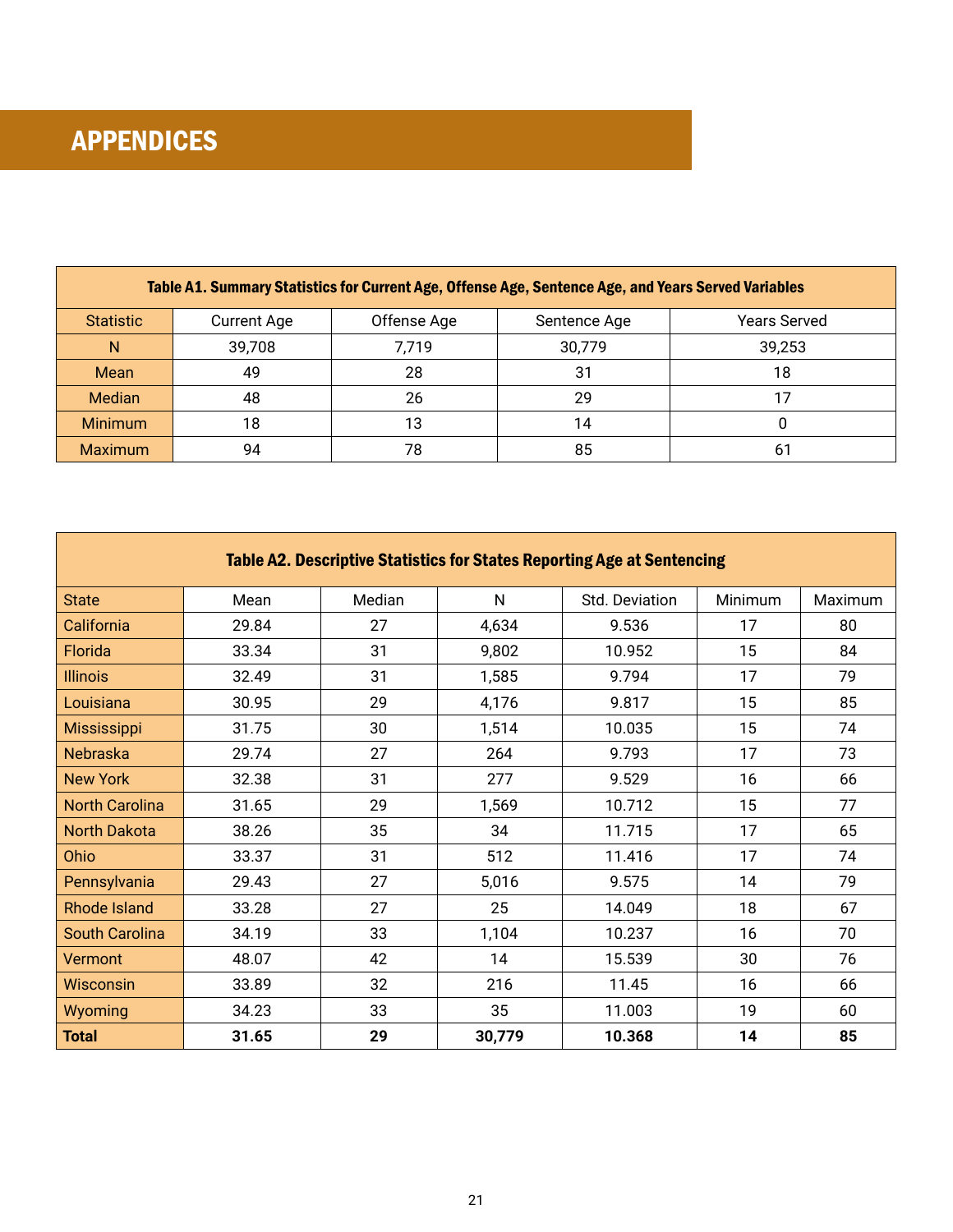| Table A3. Descriptive Statistics for States Reporting Age at Offense |       |        |       |                |         |         |
|----------------------------------------------------------------------|-------|--------|-------|----------------|---------|---------|
| <b>State</b>                                                         | Mean  | Median | N     | Std. Deviation | Minimum | Maximum |
| Arizona                                                              | 29.95 | 28     | 1,191 | 10.437         | 15      | 78      |
| Georgia                                                              | 30.04 | 28     | 1,636 | 10.364         | 13      | 77      |
| Michigan                                                             | 26.99 | 25     | 4,837 | 8.739          | 13      | 73      |
| <b>Montana</b>                                                       | 36.13 | 35     | 55    | 12.16          | 17      | 70      |
| <b>Total</b>                                                         | 28.16 | 26     | 7,719 | 9.539          | 13      | 78      |

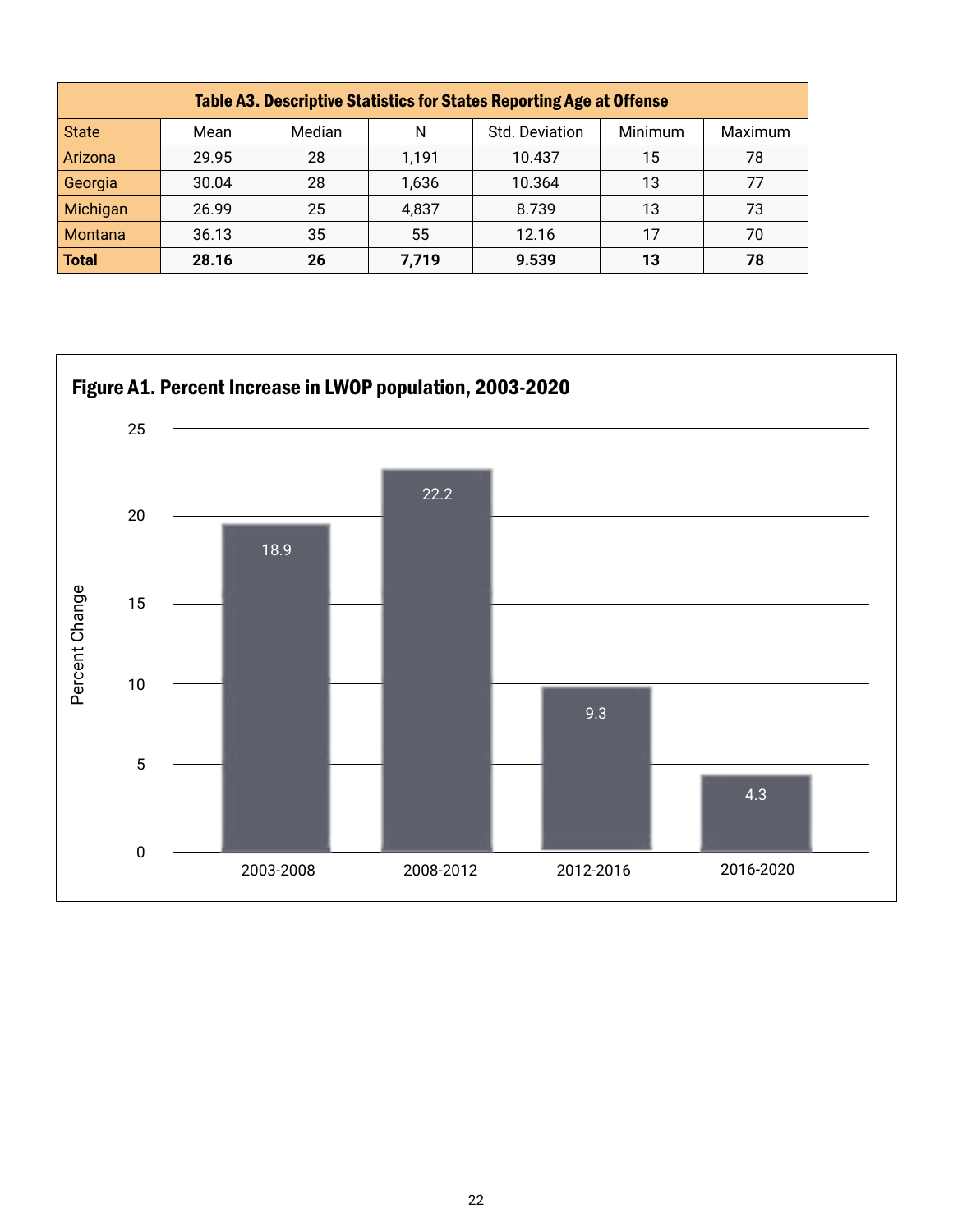| <b>Table A3. Geriatric Release Policies</b> |                                                                                                                                                                                         |                                                                                                                                                                                                                                       |                                                                                                                                                                                                                                                            |  |
|---------------------------------------------|-----------------------------------------------------------------------------------------------------------------------------------------------------------------------------------------|---------------------------------------------------------------------------------------------------------------------------------------------------------------------------------------------------------------------------------------|------------------------------------------------------------------------------------------------------------------------------------------------------------------------------------------------------------------------------------------------------------|--|
| <b>State</b>                                | <b>Policy Name</b>                                                                                                                                                                      | Age of Eligibility                                                                                                                                                                                                                    | <b>Exclusions Based on Sentence or Crime</b>                                                                                                                                                                                                               |  |
| Alabama                                     | <b>Medical Parole</b><br>and Medical<br>Furlough                                                                                                                                        | 60+ with infirmity, illness, or<br>disease related to aging; Age<br>55+ with infirmity, illness, or<br>disease related to aging                                                                                                       | Individuals convicted of capital murder or sex<br>offenses.                                                                                                                                                                                                |  |
| Alaska                                      | Geriatric Parole/<br>Discretionary<br>Parole Based on<br>Age                                                                                                                            | 60+ and served at least 10 years                                                                                                                                                                                                      | Persons convicted of certain "unclassified<br>felonies" or sex offenses.                                                                                                                                                                                   |  |
| California                                  | <b>Elderly Parole</b>                                                                                                                                                                   | 50+ and served 20 years                                                                                                                                                                                                               | Persons sentenced to LWOP, death, and persons<br>convicted of first-degree murder of current or<br>retired law enforcement.                                                                                                                                |  |
| Colorado                                    | <b>Special Needs</b><br>Parole                                                                                                                                                          | 55+ with chronic infirmity, illness,<br>condition, disease, or<br>mental health disorder, or age<br>64+ and served at least 20 years                                                                                                  | Persons sentenced to LWOP and convicted of<br>Class 1 felony, and served less than 20 years;<br>or Class 2 felony and served less than 10 years.<br>Exclusions do not apply for persons with terminal<br>illness and life expectancy of 12 months or less. |  |
| Connecticut                                 | Compassionate<br>Parole Release                                                                                                                                                         | Age-related incapacitation                                                                                                                                                                                                            | Persons convicted of capital felonies or murder<br>with special circumstances.                                                                                                                                                                             |  |
| Washington,<br>D.C.                         | Compassionate<br>Release; Medical<br>and Geriatric<br>Suspension<br>of Sentence;<br>Medical and<br><b>Geriatric Parole</b><br>(individuals)<br>designated<br>as "Old-Law"<br>prisoners) | 60+ and served 20 years or with<br>a serious medical condition<br>and served 15 years; 65+ with<br>chronic infirmity, illness, or<br>disease related to aging; 65+<br>with chronic infirmity, illness, or<br>disease related to aging | Persons convicted of first-degree murder or<br>certain crimes while armed. These individuals<br>may be eligible for medical suspension of<br>sentence but are not eligible for geriatric<br>suspension of sentence.                                        |  |
| Georgia                                     | Parole Due to<br>Disability or<br>Advanced Age                                                                                                                                          | $62+$                                                                                                                                                                                                                                 | No exclusions listed.                                                                                                                                                                                                                                      |  |
| lowa                                        | <b>No</b><br>compassionate<br>release<br>mechanism                                                                                                                                      | <b>NA</b>                                                                                                                                                                                                                             | <b>NA</b>                                                                                                                                                                                                                                                  |  |
| Maryland                                    | Geriatric Parole                                                                                                                                                                        | 60+ and served at least 15 years                                                                                                                                                                                                      | Persons registered (or eligible for registration)<br>under state's sex offender registration law.                                                                                                                                                          |  |
| Mississippi                                 | <b>Geriatric Parole</b>                                                                                                                                                                 | $60+$                                                                                                                                                                                                                                 | Persons sentenced to LWOP, and those convicted<br>of a violent offense or sentenced to a mandatory<br>minimum. Others must have served 10 years<br>and 25% of their term. Habitual offenders also<br>excluded.                                             |  |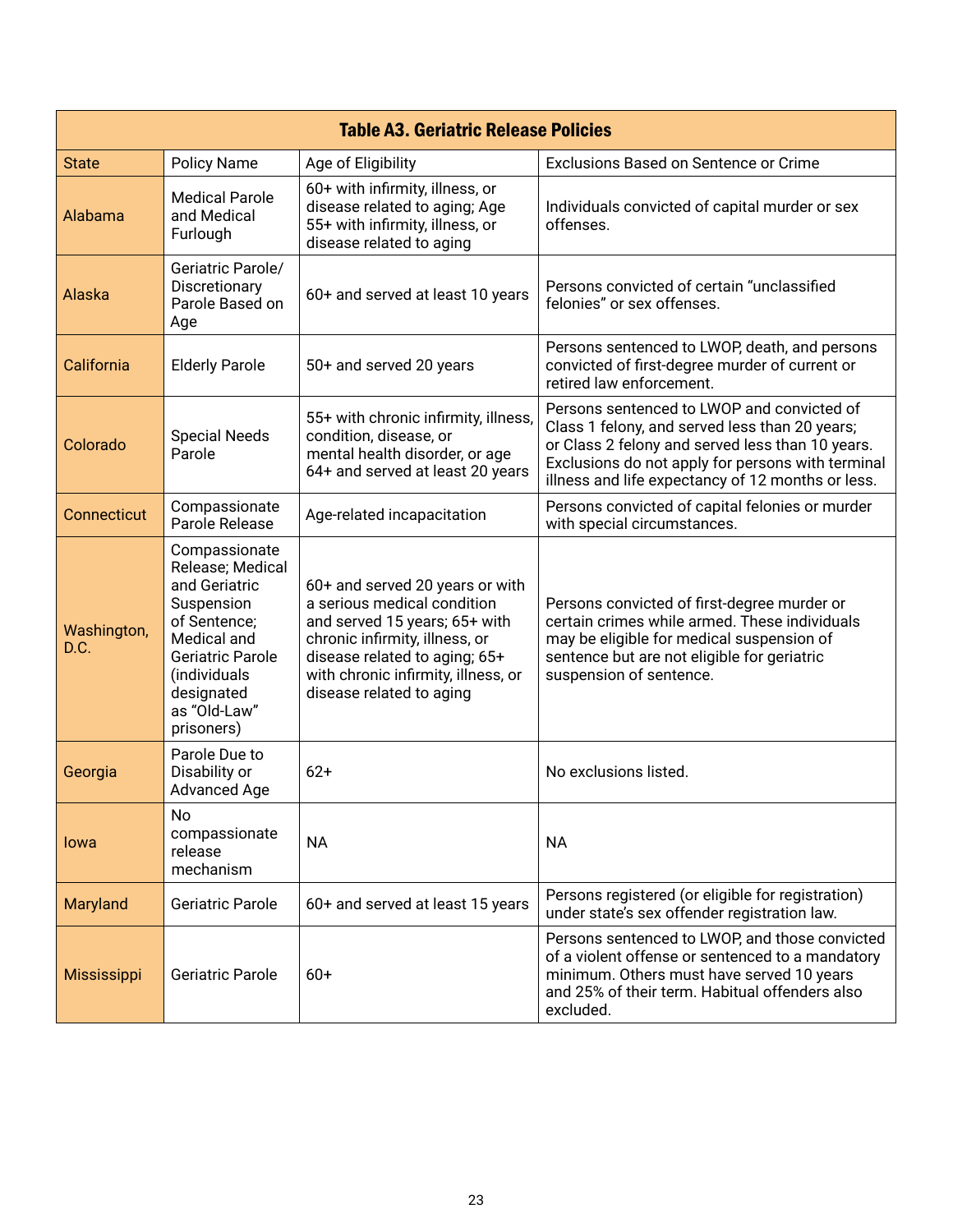| <b>Table A3. Geriatric Release Policies</b> |                                                                                                         |                                                                                          |                                                                                                                                                                                                                                                                                                                                                                                                                                                                                                                                                                                                                                                                                                                                                                   |  |
|---------------------------------------------|---------------------------------------------------------------------------------------------------------|------------------------------------------------------------------------------------------|-------------------------------------------------------------------------------------------------------------------------------------------------------------------------------------------------------------------------------------------------------------------------------------------------------------------------------------------------------------------------------------------------------------------------------------------------------------------------------------------------------------------------------------------------------------------------------------------------------------------------------------------------------------------------------------------------------------------------------------------------------------------|--|
| <b>Missouri</b>                             | Medical Parole;<br>Executive<br><b>Clemency Due</b><br>to Illness of<br><b>Advanced Age</b>             | Advanced age with need for<br>long-term nursing home care                                | People sentenced to LWOP are not eligible for<br>medical parole consideration.                                                                                                                                                                                                                                                                                                                                                                                                                                                                                                                                                                                                                                                                                    |  |
| <b>Nevada</b>                               | Geriatric Parole                                                                                        | 65+ and has served majority of<br>maximum term or maximum<br>aggregate term              | Persons sentenced to LWOP or death.                                                                                                                                                                                                                                                                                                                                                                                                                                                                                                                                                                                                                                                                                                                               |  |
| <b>New Mexico</b>                           | Medical and<br><b>Geriatric Parole</b>                                                                  | 65+ and chronic infirmity, illness,<br>or disease related to aging                       | Persons convicted of first-degree murder, the<br>penalty for which is LWOP.                                                                                                                                                                                                                                                                                                                                                                                                                                                                                                                                                                                                                                                                                       |  |
| <b>North</b><br>Carolina                    | <b>Medical Release</b>                                                                                  | 65+ and chronic infirmity, illness,<br>or disease related to aging                       | Persons sentenced to LWOP or death. All persons<br>convicted of Class A, B1, or B2 felonies, including<br>first-degree murder, injuring another by the<br>unlawful use of weapons of mass destruction,<br>second-degree murder, any first degree sexual<br>offense; offenses related to the manufacture,<br>possession, or acquisition of weapons of mass<br>destruction; and offenses that require registration<br>under North Carolina law, including categories of<br>statutory rape, incest, and other sex offenses.                                                                                                                                                                                                                                          |  |
| Oklahoma                                    | Parole Based on<br><b>Advanced Age</b>                                                                  | 60+ and served 10 years OR<br>1/3 of sentence (whichever is<br>shorter)                  | Persons convicted of certain scrimes of violence<br>and sex offenses.                                                                                                                                                                                                                                                                                                                                                                                                                                                                                                                                                                                                                                                                                             |  |
| Oregon                                      | <b>Early Medical</b><br>Release                                                                         | Advanced age                                                                             | Persons sentenced to LWOP. In addition,<br>individuals with severe medical conditions are<br>not eligible for early medical release if (1) serving<br>a mandatory minimum sentence for any of 26<br>specific offenses considered violent and/or<br>sexual in nature or (2) there is a sentencing order<br>stating the person is not entitled to any form of<br>early release. These exclusions do not apply to<br>individuals seeking Early Medical Release who<br>meet the elderly and permanently incapacitated<br>criteria. (Note that the Early Medical Release<br>regulation, but not the statute, says that<br>individuals sentenced to death for aggravated<br>murder may be granted early medical release only<br>if the Governor commutes the sentence). |  |
| South<br>Carolina                           | <b>Medical Parole</b><br>for Terminally<br>III, Geriatric, or<br>Permanently<br><b>Disabled Inmates</b> | 65+ expensive medical needs<br>and served 10+ years; 70+ and<br>served at least 30 years | Persons sentenced to LWOP or death.                                                                                                                                                                                                                                                                                                                                                                                                                                                                                                                                                                                                                                                                                                                               |  |
| South<br><b>Dakota</b>                      | Compassionate<br>Release                                                                                |                                                                                          | Persons entenced to a capital punishment<br>sentence.                                                                                                                                                                                                                                                                                                                                                                                                                                                                                                                                                                                                                                                                                                             |  |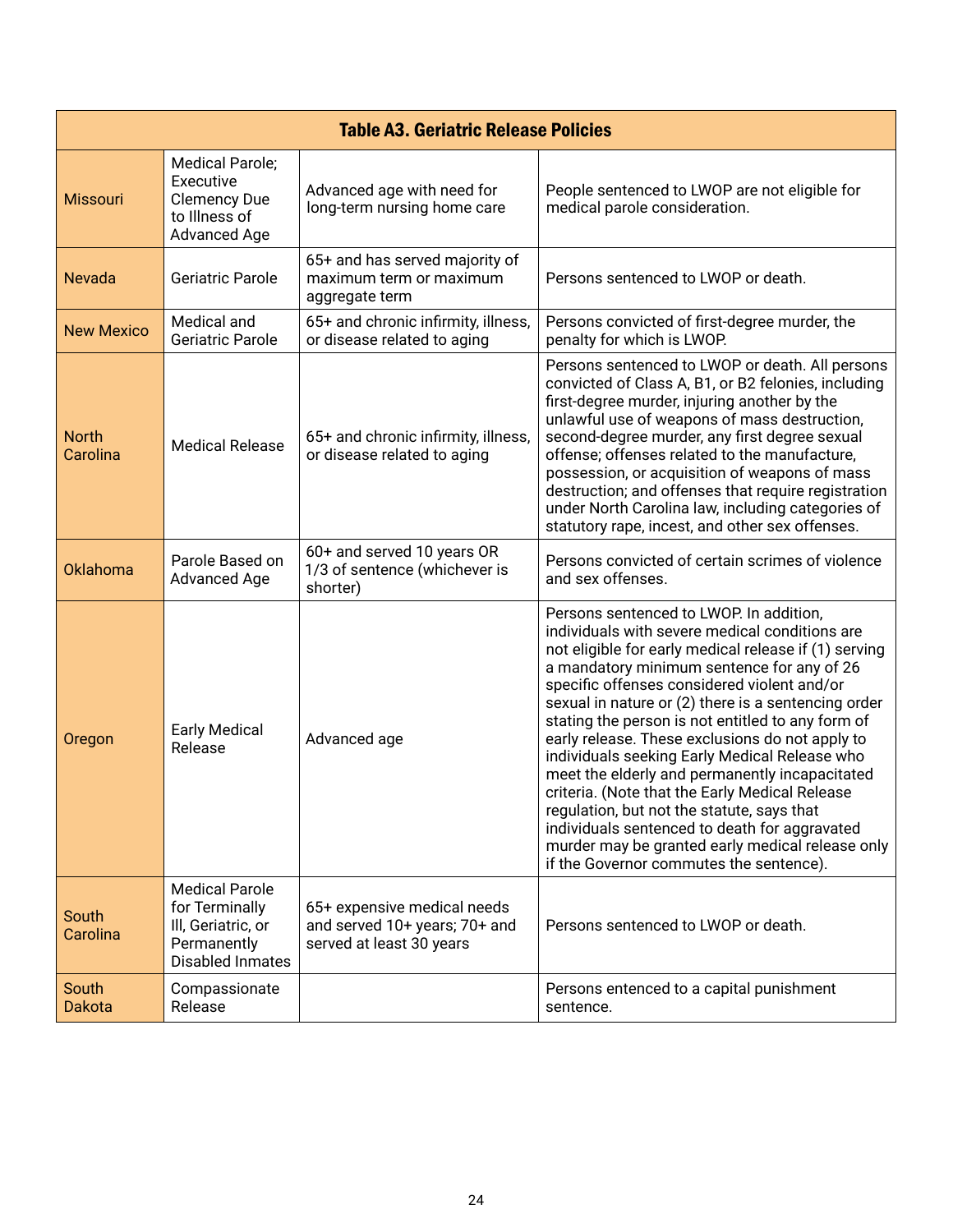| <b>Table A3. Geriatric Release Policies</b> |                                                                                                                                                                                                          |                                                                         |                                                                                                                                                                             |  |
|---------------------------------------------|----------------------------------------------------------------------------------------------------------------------------------------------------------------------------------------------------------|-------------------------------------------------------------------------|-----------------------------------------------------------------------------------------------------------------------------------------------------------------------------|--|
| Tennessee                                   | Geriatric Parole                                                                                                                                                                                         | 70+ and likely to die due to a<br>chronic and incurable condition       | Persons serving LWOP, and persons convicted<br>of a violent sexual offense, more than one<br>conviction for first-degree murder, or facilitation<br>of first-degree murder. |  |
| Texas                                       | Medically<br>Recommended<br>Intensive<br>Supervision                                                                                                                                                     | $65+$                                                                   | Persons sentenced to LWOP or death, and<br>persons convicted of aggravated offenses of a<br>violent or sexual nature.                                                       |  |
| Utah                                        | Compassionate<br>Release                                                                                                                                                                                 | Advanced age                                                            | No exclusions listed.                                                                                                                                                       |  |
| Virginia                                    | Geriatric<br>Conditional<br>Release                                                                                                                                                                      | 60+ and served at least 10<br>years; 65+ and served at least 5<br>years | Persons convicted of Class 1 felonies.                                                                                                                                      |  |
| Washington                                  | Extraordinary<br>Release                                                                                                                                                                                 | Advanced age                                                            | None listed.                                                                                                                                                                |  |
| Wisconsin                                   | Sentence<br><b>Modification Due</b><br>to Extraordinary<br>Health<br>Condition or Age;<br>or Parole Due to<br>Extraordinary<br>Circumstances<br>(individuals<br>designated as<br>"Old-Law"<br>Prisoners) | 60+ and served at least 10<br>years; 65+ and served at least 5<br>years | Persons sentenced to LWOP and persons<br>convicted of Class A or B felonies.                                                                                                |  |
| Wyoming                                     | <b>Medical Parole</b>                                                                                                                                                                                    | Age-related incapacitation                                              | Persons sentenced to LWOP or death                                                                                                                                          |  |

Source: Price, M. (2020). *[Everywhere and Nowhere: Compassionate Release in the States.](https://famm.org/our-work/compassionate-release/everywhere-and-nowhere/)* FAMM.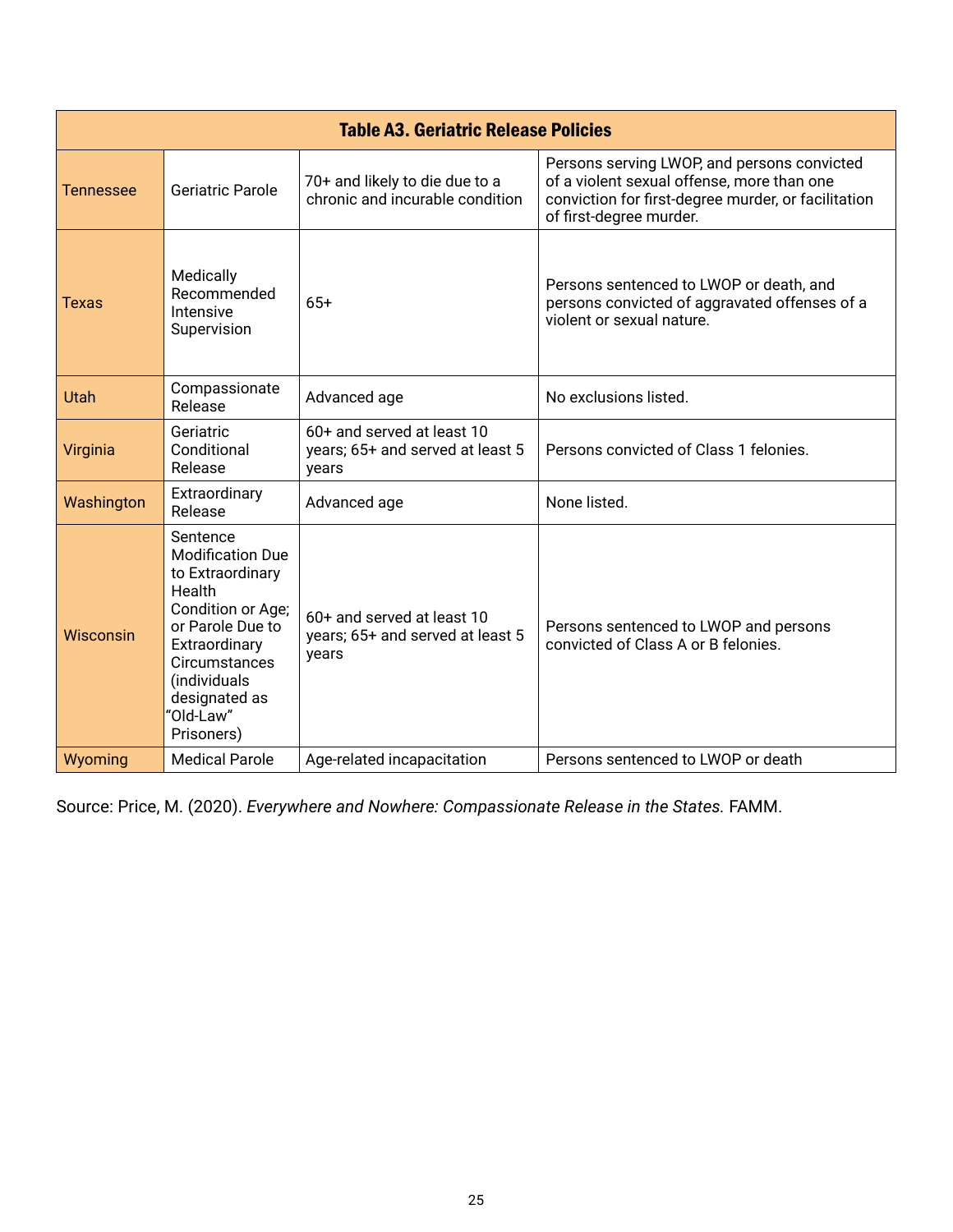1 Forsyth, K. J. et al. (2013). Health and social care services for older male adults in prison: The identification of current service provision and piloting of assessment and care planning model. *Health Services and Delivery Research.*

2 Williams, B. A., Goodwin, J. S., Baillargeon, C. A., & Walter, L. C. (2012). Addressing the aging crisis in U.S. health justice care. *Journal of American Geriatrics Society, 60*(6):1150-6.

3 Seeds, C. (2018), Disaggregating LWOP: Life without parole, capital punishment, and mass incarceration in Florida, 1972-1995. *Law & Society Review*, 52(1), 172.

4 van Zyl Smit, D. & Appleton, C. (2019). *Life imprisonment.*  Harvard University Press.

5 Nellis, A. (2021). *[No end in sight: America's enduring](https://www.sentencingproject.org/publications/no-end-in-sight-americas-enduring-reliance-on-life-imprisonment/)  [reliance on life imprisonment.](https://www.sentencingproject.org/publications/no-end-in-sight-americas-enduring-reliance-on-life-imprisonment/)* The Sentencing Project.

6 Seeds, C. (forthcoming). *Death by prison: The emergence of Life without Parole and perpetual confinement.* University of California Press.

7 Please see the methodology section for a more complete description of the underlying data that were used in this analysis.

8 Williams, B. A., Goodwin, J. S., Baillargeon, C. A., & Walter, L. C. (2012). Addressing the aging crisis in U.S. health justice care. *Journal of American Geriatrics Society, 60*(6):1150-6.

9 Maschi, T., & Morgen, K. (2020). *Aging behind prison walls: Studies in trauma and resilience.* Columbia University Press.

10 Maschi, T., Morgen, K. (2020). *Aging behind prison walls: Studies in trauma and resilience*. Columbia University Press.

11 Daza, S., Palloni, A., & Jones, J. (2020). The consequences of incarceration for mortality in the United States. *Demography,* 57(2):577-598.

12 Maruschak, L. M., Berzofsky, M., & Unangst, J. (2015). *[Medical problems of state and federal prisoners and jail](https://bjs.ojp.gov/content/pub/pdf/mpsfpji1112.pdf)  [inmates, 2011-12](https://bjs.ojp.gov/content/pub/pdf/mpsfpji1112.pdf).* Bureau of Justice Statistics.

13 Metzger, L., Ahalt, C., Kushel, M., Riker, A., & Williams, B. (2017). Mobilizing cross-sector community partnerships to address the needs of criminal justice-involved older adults: A framework for action. *International Journal of Prisoner Health, 13*(3/4): 173-184; Spaulding, A.C., Seals, R.M., Mccallum, V.A., Perez, S.D., Brzozowski, A.K., Steenland, N.K. (2011). Prisoner survival inside and outside of the institution: Implications for health-care planning. *American Journal of Epidemiology,* Vol. 173:479–487.

<sup>14</sup> See Methodology for a full description of this dataset.

15 Ghandnoosh, N. (2017). *[Delaying a second chance:](https://www.sentencingproject.org/wp-content/uploads/2017/01/Delaying-a-Second-Chance.pdf)  [The declining prospects for parole on life sentences.](https://www.sentencingproject.org/wp-content/uploads/2017/01/Delaying-a-Second-Chance.pdf)* The Sentencing Project.

<sup>16</sup> States that have eliminated parole for life sentences include Arizona, Florida, Illinois, Iowa, Louisiana, Maine, Pennsylvania, South Dakota, Virginia and Wisconsin. In addition, the federal government has abolished its parole system.

17 Please see table A1 and A2 in the methodology section for descriptive statistics.

<sup>18</sup> Please see table A1 and A2 in the methodology section for descriptive statistics.

19 An unknown number of people also die in prison while serving LWOP each year, but the accumulation of new persons serving LWOP sentences, as documented by official statistics from departments of corrections suggests that the total count of persons serving LWOP continues to rise. For historical data on life sentences, see: Mauer, M. (2003). *The meaning of life: Long prison sentences in context.* The Sentencing Project; Nellis, A. & King, R. (2009). *No exit: The expanding use of life sentences in America.* The Sentencing Project; Nellis, A. (2013). *Life goes on: The historic rise in life sentences in America.* The Sentencing Project; Nellis, A. (2016). *Still life: America's increasing use of life and long-term sentences.* The Sentencing Project. Appendix Figure A1 illustrates the percentage increase in the LWOP population over time.

<sup>20</sup> We use an age definition of under 25 at time of offense. See Methods for more details on this variable.

21 Kutateladze, B., Andiloro, N. R., Johnson, B. D., and Spohn, C. C. (2014). Cumulative disadvantage: examining racial and ethnic disparity in prosecution and sentencing. *Criminology* 52(3): 514-551.

22 Krivo, L., Peterson, R., Kuhl, D. C. (2009). Segregation, racial structure, and neighborhood violent crime. *American Journal of Sociology, 114*(6), 1765-1802; Warren, P., Chiricos, T., & Bales, B. (2011). The imprisonment penalty for young Black and Hispanic males: A crime specific analysis. *Journal of Research in Crime and Delinquency 49*(1), 56-80.

<sup>23</sup> People who identify as nonbinary are not reflected in these data.

24 Gainsborough J. (2007). Women in prison: International Problems and human rights based approaches to reform. *William and Mary Journal of Race, Gender, and Social Justice, 14(2), 271-304.*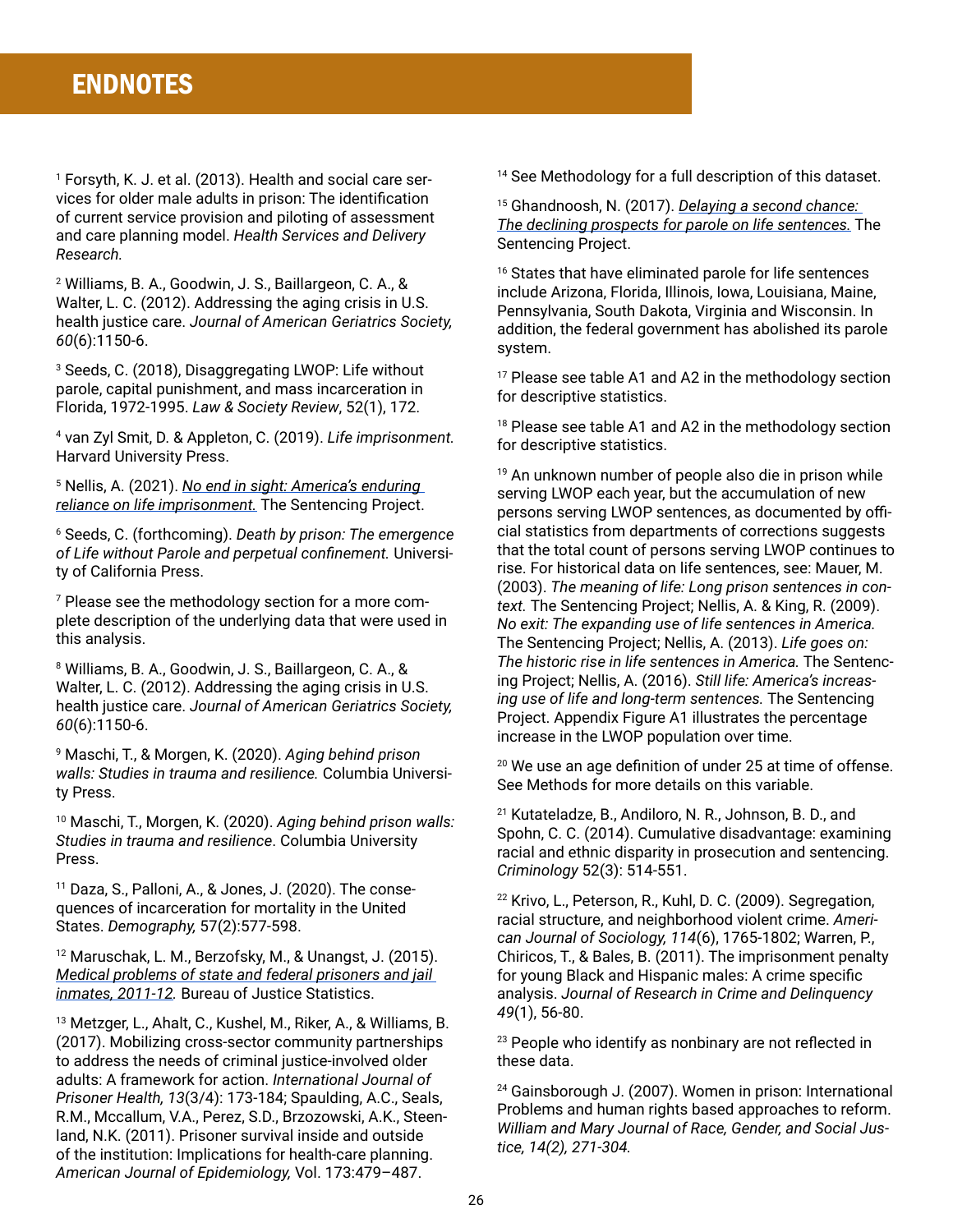25 Aday, R. & Krabill, J. (2012). Older and geriatric offenders: Critical issues for the 21st Century. In (L. Gideon). Special Needs Offenders in Correctional Institutions. Sage; Nowotny, K. M., Cepeda, A., James-Hawkins, L., & Boardman, J. D. (2016). Growing old behind bars: health profiles of the older male inmate population in the United States. *Journal of Aging and Health*, 28(6), 935–956.

<sup>26</sup> Maschi, T., Viola, D., & Sun, R. (2013). The high cost of the international aging prison crisis: Well-being as the common denominator for action. *The Gerontologist, 53*(4), 543-554.

<sup>27</sup> Office of the New York State Comptroller (2022). *New York State's Aging Prison Population: Share of Older Adults Keeps Rising:* Author.

28 Mississippi Department of Corrections (2019). *[2019](https://www.mdoc.ms.gov/Documents/Criminal%20Justice%20Oversight%20Task%20Force/Jan%202020%20Final%20Report_Task%20Force.pdf)  [Final report: Corrections and criminal justice task force.](https://www.mdoc.ms.gov/Documents/Criminal%20Justice%20Oversight%20Task%20Force/Jan%202020%20Final%20Report_Task%20Force.pdf)*

29 Mississippi Department of Corrections (2019). *[2019](https://www.mdoc.ms.gov/Documents/Criminal%20Justice%20Oversight%20Task%20Force/Jan%202020%20Final%20Report_Task%20Force.pdf)  [Final report: Corrections and criminal justice task force.](https://www.mdoc.ms.gov/Documents/Criminal%20Justice%20Oversight%20Task%20Force/Jan%202020%20Final%20Report_Task%20Force.pdf)*

30 See, for example: Williams BA, Stern MF, Mellow J, Safer M, Greifinger RB (2012). Aging in correctional custody: setting a policy agenda for older prisoner health care. *American Journal of Public Health*, 102(8):1475-81; Williams, B. A., Goodwin, S. J., & Bailargeon, J, Ahalt, C., & Walkter, L.C. (2012). Addressing the aging crisis in U.S. criminal justice health care. Journal of the American Geriatric Society, 60(6):1150-6.

<sup>31</sup> United States Census Bureau. (2020, June 25). 65 and [older population grows rapidly as baby boomers age](https://www.census.gov/newsroom/press-releases/2020/65-older-population-grows.html) [Press Release].

32 Atabay, T. (2009). *[Handbook on prisoners with special](https://www.unodc.org/pdf/criminal_justice/Handbook_on_Prisoners_with_Special_Needs.pdf)  [needs](https://www.unodc.org/pdf/criminal_justice/Handbook_on_Prisoners_with_Special_Needs.pdf)*. United Nations Office on Drugs and Crime.; Hantke, V., Bretschneider, W., Elgar, B., & Wangmo, T. (2017). [The](https://journals.sagepub.com/doi/full/10.1177/1462474516644679)  [collision of care and punishment: Aging prisoners' views](https://journals.sagepub.com/doi/full/10.1177/1462474516644679)  [on compassionate release.](https://journals.sagepub.com/doi/full/10.1177/1462474516644679) *Punishment & Society, 19*(1), 5–22.

33 Cobb, J., Sennett, R. (1972). *The hidden injuries of class.*  W. W. Norton & Company. Page 347.

34 Personal communication. Warren Allen served more than two decades of a 35-to-life sentence in Washington, D.C. and was released in 2020. He is a Fellow at The Sentencing Project. years in DC released in 2021.

35 Aday, R. (2001). *A comprehensive health assessment of aged and infirmed inmates*. Nashville: Tennessee Department of Correction.

<sup>36</sup> Cobb, J. & Sennett, R. (1972). *The hidden injuries of class.* W. W. Norton & Company.

37 Ginn, S. ( 2012). *Elderly prisoners*. BMJ.

38 Hartman, K. E. (2009). *Mother California: A story of redemption behind bars.* Atlas & Co.

<sup>39</sup> *R v. Bissonnette* 2022 SCC 23.

40 Leigey, M. (2015). *The forgotten men: Serving a life without parole sentence.* Rutgers University Press; Mauer,

M. & Nellis, A. (2018). *The meaning of life: The case for abolishing life sentences.* The New Press

<sup>41</sup> At the federal level, the U.S. Sentencing Guidelines allow for release of persons in the case of circumstances that are 'extraordinary and compelling', and could be allowed for an individual who is the only available caregiver for a minor or adult. For further information on this, see [here.](https://or.fd.org/system/files/case_docs/Compassionate%20Release%20Basics_REVISED_2templates.pdf)

42 Price, M. (2020)[.](https://famm.org/our-work/compassionate-release/everywhere-and-nowhere/) *[Everywhere and nowhere: Compassion](https://famm.org/our-work/compassionate-release/everywhere-and-nowhere/)[ate release in the States.](https://famm.org/our-work/compassionate-release/everywhere-and-nowhere/)* FAMM.

43 Mujahid Farid founded and served as the director of RAPP, which stands for Release Aging People in Prison. Farid served 33 years in New York state's prison system before he was released at age 62. He founded RAPP in 2013 and died in 2018.

44 Bunting, W. C. (2015). The high cost of incarcerating the elderly. *Center for Justice at Columbia University.* 

45 Pew. (2017). [Prison Health Care Costs and Quality.](https://www.pewtrusts.org/en/research-and-analysis/reports/2017/10/prison-health-care-costs-and-quality) Pew Research Center.

46 U.S Department of Justice, Office of the Inspector General (revised 2016). *[The impact of an aging inmate popula](https://oig.justice.gov/reports/2015/e1505.pdf)[tion on the Federal Bureau of Prisons](https://oig.justice.gov/reports/2015/e1505.pdf)*.

<sup>47</sup> In Michigan, for instance, 25.6% of the health care costs go to people 50 and older, though only 14.4% of the prison population falls in this age group. See, (2021). *[Budget](https://www.house.mi.gov/hfa/PDF/Briefings/Corrections_BudgetBriefing_fy20-21.pdf)  [briefing: Correction FY 20-21.](https://www.house.mi.gov/hfa/PDF/Briefings/Corrections_BudgetBriefing_fy20-21.pdf)* 

48 Virginia's House Appropriations Committee, for instance, reported a \$100 million dollar increase between 2007 and 2019 in medical care needs.

49 These are armed robbery, kidnapping, rape, aggravated sodomy, aggravated sexual battery, and aggravated child molestation.

50 Georgia Department of Corrections (2000). *[Profile](http://www.gdc.ga.gov/sites/all/files/pdf/Research/Monthly/Profile_life_wo_parole_2000_05.pdf)  [of Life without Parole for Inmates during 2000](http://www.gdc.ga.gov/sites/all/files/pdf/Research/Monthly/Profile_life_wo_parole_2000_05.pdf);* Georgia Department of Corrections (2020). *[Profile of Life without](http://www.gdc.ga.gov/sites/all/themes/gdc/pdf/Profile_life_wo_parole_2020_05.pdf)  [Parole for Inmates during 2020.](http://www.gdc.ga.gov/sites/all/themes/gdc/pdf/Profile_life_wo_parole_2020_05.pdf)* 

51 The Georgia Department of Corrections graciously provided a breakdown of what is included in annual prisoner costs. The per person (per day) cost calculations for prison facilities includes: actual fiscal year facility operating costs (inclusive of staff salaries, fringes, operating supplies/materials, food expenses, utilities, maintenance, travel/per diem expenses, motor vehicle expenses, equipment expenses and contractual services); actual fiscal year employer share of retirement contributions; an administrative overhead allocation of Georgia Department of Corrections central office and prisoner intake/management expenses; and an allocation of prisoner healthcare expenses (physical, mental and dental).

52 Dawkins, K. (2013). *[The aging inmate population project](http://www.dcor.state.ga.us/sites/all/files/pdf/Research/Standing/Aging_inmate_population.pdf).*  Georgia Department of Corrections.

53 Wetzel, J. E. (2020). *[FY 2020-21 budget: Budget testimo-](https://www.cor.pa.gov/About%20Us/Statistics/Documents/Budget%20Documents/Budget%20Testimony%202020-21.pdf)*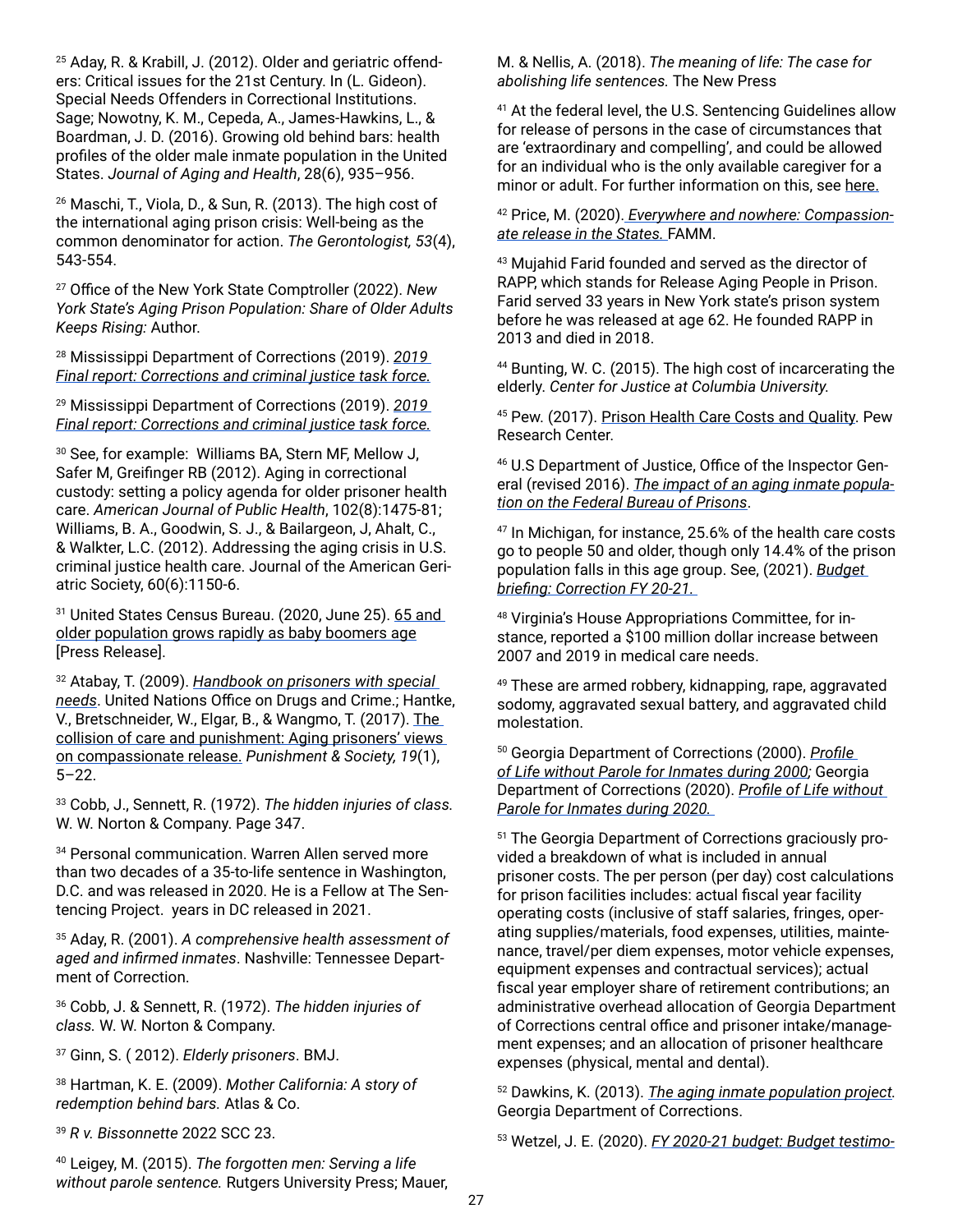*[ny.](https://www.cor.pa.gov/About%20Us/Statistics/Documents/Budget%20Documents/Budget%20Testimony%202020-21.pdf)* Pennsylvania Department of Corrections, pp. 12-13.

54 Silber, R., Shames, A., Reid, K. (2017) *[Aging out: Using](https://www.vera.org/publications/compassionate-release-aging-infirm-prison-populations)  [compassionate release to address the growth of aging and](https://www.vera.org/publications/compassionate-release-aging-infirm-prison-populations)  [infirm prison populations](https://www.vera.org/publications/compassionate-release-aging-infirm-prison-populations)*[.](https://www.vera.org/publications/compassionate-release-aging-infirm-prison-populations) Vera Institute of Justice.

55 Illinois Department of Corrections (2021). *[Annual report,](https://www2.illinois.gov/idoc/reportsandstatistics/Documents/FY20%20Annual%20Report%20FINAL.pdf) [2020.](https://www2.illinois.gov/idoc/reportsandstatistics/Documents/FY20%20Annual%20Report%20FINAL.pdf)*

<sup>56</sup> In January 2022, the Jim Coleman Medical Release Act went into effect in Illinois. This law allows people suffering from medical incapacitation or terminal illness to file a medical release application. It is too soon to determine the impact of this law on the elderly LWOP population in Illinois, but the law will only have an impact on those who are extremely sick and unlikely to recover.

57 The state abolished parole in 1983 for all except capital felonies including first degree murder and sexual battery of a child under 12. In 1995, the state extended the ban on parole to these crimes as well.

58 Data provided by the Florida Department of Corrections at our request.

59 Florida Department of Corrections. (2021). *[Florida De](http://www.dc.state.fl.us/pub/annual/2021/FDC_AR2020-21.pdf)[partment of Corrections annual report,](http://www.dc.state.fl.us/pub/annual/2021/FDC_AR2020-21.pdf) FY 20-21*.

<sup>60</sup> Florida [Senate Bill 574 e](https://www.flsenate.gov/Session/Bill/2020/574)xcluded people convicted of murder and those with three or more felony convictions committed on or after July 1, 1999.

<sup>61</sup> See Appendix Table 4 for a list of statutes pertaining to geriatric release, and we are grateful to the careful research by our partners at FAMM for supplying this list.

62 Seeds, C. (forthcoming). *Death by prison: The emergence of Life without Parole and perpetual confinement.*  University of California Press, 42.

<sup>63</sup> Sakala, L., Taylor, R., Marcellin, C., Matei, A., (2020). *[How](https://www.urban.org/sites/default/files/publication/102696/how-governors-can-use-categorical-clemency-as-a-corrective-tool_0_1.pdf)  [governors can use categorical clemency as a corrective](https://www.urban.org/sites/default/files/publication/102696/how-governors-can-use-categorical-clemency-as-a-corrective-tool_0_1.pdf)  [tool](https://www.urban.org/sites/default/files/publication/102696/how-governors-can-use-categorical-clemency-as-a-corrective-tool_0_1.pdf)*. Urban Institute.

<sup>64</sup> Sakala, L., Taylor, R. Marcellin, C., Matei, A., (2020). *[How](https://www.urban.org/sites/default/files/publication/102696/how-governors-can-use-categorical-clemency-as-a-corrective-tool_0_1.pdf)  [governors can use categorical clemency as a corrective](https://www.urban.org/sites/default/files/publication/102696/how-governors-can-use-categorical-clemency-as-a-corrective-tool_0_1.pdf)  [tool](https://www.urban.org/sites/default/files/publication/102696/how-governors-can-use-categorical-clemency-as-a-corrective-tool_0_1.pdf)*. Urban Institute; Seeds, C. (forthcoming). *Death by prison: The emergence of Life without Parole and perpetual confinement.* University of California Press.

65 Seeds, C. (forthcoming). *Death by prison: The emergence of Life without Parole and perpetual confinement.*  University of California Press.

<sup>66</sup> Mauer, M. & Nellis, A. (2018). *The meaning of life: The case for abolishing life sentences*. The New Press.

67 Seeds, C. (forthcoming). *Death by prison: The emergence of Life without Parole and perpetual confinement.*  University of California Press. Page 49.

<sup>68</sup> Ofer, U. (2021, November 21)[.](https://inquest.org/mass-clemency/) *[Mass clemency](https://inquest.org/mass-clemency/)*[.](https://inquest.org/mass-clemency/) Inquest.

<sup>69</sup> Ofer, U. (2021, November 21). *[Mass Clemency](https://inquest.org/mass-clemency/)*. Inquest.

70 Migoya, D. (2021, May 30). *Clemency doesn't guarantee good behavior; several felons found their way back into prison.* Canon City Daily Record.

71 Romero, B. B., Collins, J., Johnson, C., Merrigan, J., & Perkins, L. (2004). The Missouri Battered Women's Clemency Coalition: A Collaborative Effort in Justice for Eleven Missouri Women. *St. Louis University Public Law Review*, 23(1), 192-227.

72 U.S. Department of Justice (n.d.) *[Obama Administration](https://www.justice.gov/archives/pardon/obama-administration-clemency-initiative)  [Clemency Initiative.](https://www.justice.gov/archives/pardon/obama-administration-clemency-initiative)* U.S. Department of Justice.

73 White House (n.d.). *[A nation of second chances:](https://obamawhitehouse.archives.gov/issues/clemency)  [Obama's record on clemency.](https://obamawhitehouse.archives.gov/issues/clemency)* The White House.

74 See, for example, Antenangeli, L., & Durose, M. R. (2021). *[Recidivism of prisoners released in 24 states in](https://bjs.ojp.gov/BJS_PUB/rpr24s0810yfup0818/Web%20content/508%20compliant%20PDFs)  [2008: A 10-year follow-up period \(2008-2018\).](https://bjs.ojp.gov/BJS_PUB/rpr24s0810yfup0818/Web%20content/508%20compliant%20PDFs)* Bureau of Justice Statistics. ADD CITES.

75 Division of Program Planning, Research & Evaluation (2021). *[2015 Releases from Custody: Three Year Post](https://doccs.ny.gov/system/files/documents/2021/11/2015-releases_three-year-post-release-follow-up_final_20211117.pdf)  [Release Follow-Up.](https://doccs.ny.gov/system/files/documents/2021/11/2015-releases_three-year-post-release-follow-up_final_20211117.pdf)* New York Department of Corrections and Community Supervision.

<sup>76</sup> Nellis, A. (2021). *[A new lease on life](https://www.sentencingproject.org/publications/a-new-lease-on-life/):* The Sentencing Project.

77 O'Leary, R. (2022). Compassionate release and decarceration in the states. *Iowa Law Review* 107(XX): 101- 152.

78 Ghandnoosh, N. (2021). *[Can we wait 60 years to cut the](https://www.sentencingproject.org/publications/can-we-wait-60-years-to-cut-the-prison-population-in-half/)  [prison population in half?](https://www.sentencingproject.org/publications/can-we-wait-60-years-to-cut-the-prison-population-in-half/)* The Sentencing Project.

79 Camhi, N., Mistak, D., & Wachino, V. (2020). *[Medicaid's](https://www.commonwealthfund.org/publications/issue-briefs/2020/nov/medicaid-role-health-people-involved-justice-system)  [Evolving Role in Advancing the Health of People Involved in](https://www.commonwealthfund.org/publications/issue-briefs/2020/nov/medicaid-role-health-people-involved-justice-system)  [the Justice System.](https://www.commonwealthfund.org/publications/issue-briefs/2020/nov/medicaid-role-health-people-involved-justice-system)* The Commonwealth Fund.

80 Pew. (2017). [Prison Health Care Costs and Quality.](https://www.pewtrusts.org/en/research-and-analysis/reports/2017/10/prison-health-care-costs-and-quality) Pew Research Center.

81 Mauer, M. & Nellis, A. (2018). *The Meaning of life: The case for abolishing life sentences.* The New Press.

82 National Research Council (2014). *The growth of incarceration in the United States: Exploring causes and consequences*. National Academies.